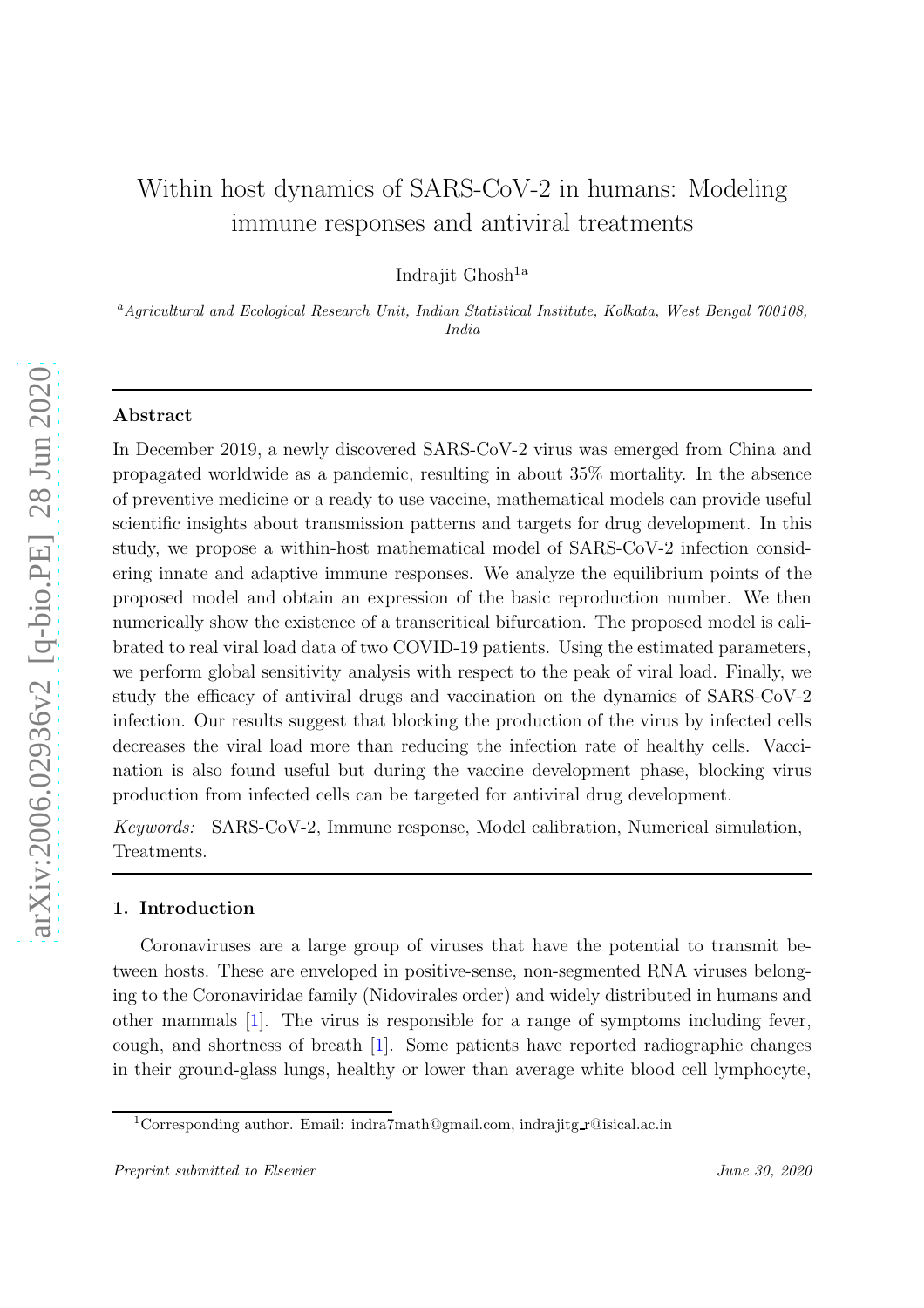and platelet counts; hypoxaemia; and deranged liver and renal function. Since first discovery and identification of coronavirus in 1965, three significant outbreaks occurred, caused by emerging, highly pathogenic coronaviruses, namely the 2003 outbreak of "Severe Acute Respiratory Syndrome" (SARS) in mainland China [\[2](#page-14-1), [3\]](#page-14-2), the 2012 outbreak of "Middle East Respiratory Syndrome" (MERS) in Saudi Arabia [\[4,](#page-14-3) [5\]](#page-14-4), and the 2015 outbreak of MERS in South Korea [\[6,](#page-14-5) [7,](#page-15-0) [8](#page-15-1)]. These outbreaks resulted in SARS and MERS cases confirmed by more than 8000 and 2400, respectively [\[9](#page-15-2)]. A newer and genetically similar coronavirus is responsible for the coronavirus disease 2019 (COVID-19). The virus is named SARS-CoV-2. Despite a relatively lower case fatality rate compared to SARS and MERS, the COVID-19 spreads rapidly and infects more people than the SARS and MERS. Despite strict intervention measures implemented in the region where the COVID-19 was originated, the infection spread locally and elsewhere very rapidly. COVID-19 has been declared a pandemic by the World Health Organization in January 2020. Since its first isolation in Wuhan, China in December 2019, it has caused outbreak with more than 10 million confirmed infections and above 500 thousand reported deaths worldwide as of 28 June 2020. The affected countries around the globe are fighting the virus by implementing social distancing and isolation strategies. Unfortunately, the COVID-19 has neither a preventive medicine nor a ready to use vaccine. Multiple approaches are adopted in the development of Coronavirus vaccines; most of these targets the surface-exposed spike (S) glycoprotein or S protein as the primary inducer of neutralizing antibodies [\[10,](#page-15-3) [11\]](#page-15-4). In fact, either monoclonal antibody or vaccine approaches have failed to neutralize and protect from previous coronavirus infections [\[12](#page-15-5)]. Therefore, individual behaviour (e.g. early self-isolation and social distancing), as well as preventive measures such as hand washing, covering when coughing, are critical to control the spread of COVID-19 [\[13](#page-15-6)]. However, researchers have been putting more effort into finding a solution to this pandemic situation [\[14](#page-15-7), [15,](#page-15-8) [16\]](#page-16-0).

In addition to medical and biological research, theoretical studies based on mathematical models may also play an important role throughout this anti-epidemic fight in understanding the epidemic character traits of the outbreak, in having to decide on the measures to reduce the spread and in understanding within-host patterns of virus transmission. While there are many mathematical models developed at an epidemiological level for COVID-19 [\[17,](#page-16-1) [18](#page-16-2), [19,](#page-16-3) [20](#page-16-4)], there are very few within-host level studies to understand SARS-CoV-2 replication cycle and its interactions with the innate and adaptive immune responses [\[21](#page-16-5), [13\]](#page-15-6). In these few previous studies, authors studied target cell models and target cell models with eclipse phase. Therefore, detailed research with immune responses is necessary for the understanding of SARS-CoV-2 spread inside the human body. The human immune system is comprised of innate and adaptive immune responses. While the adaptive immune system is both fast and effective at targeting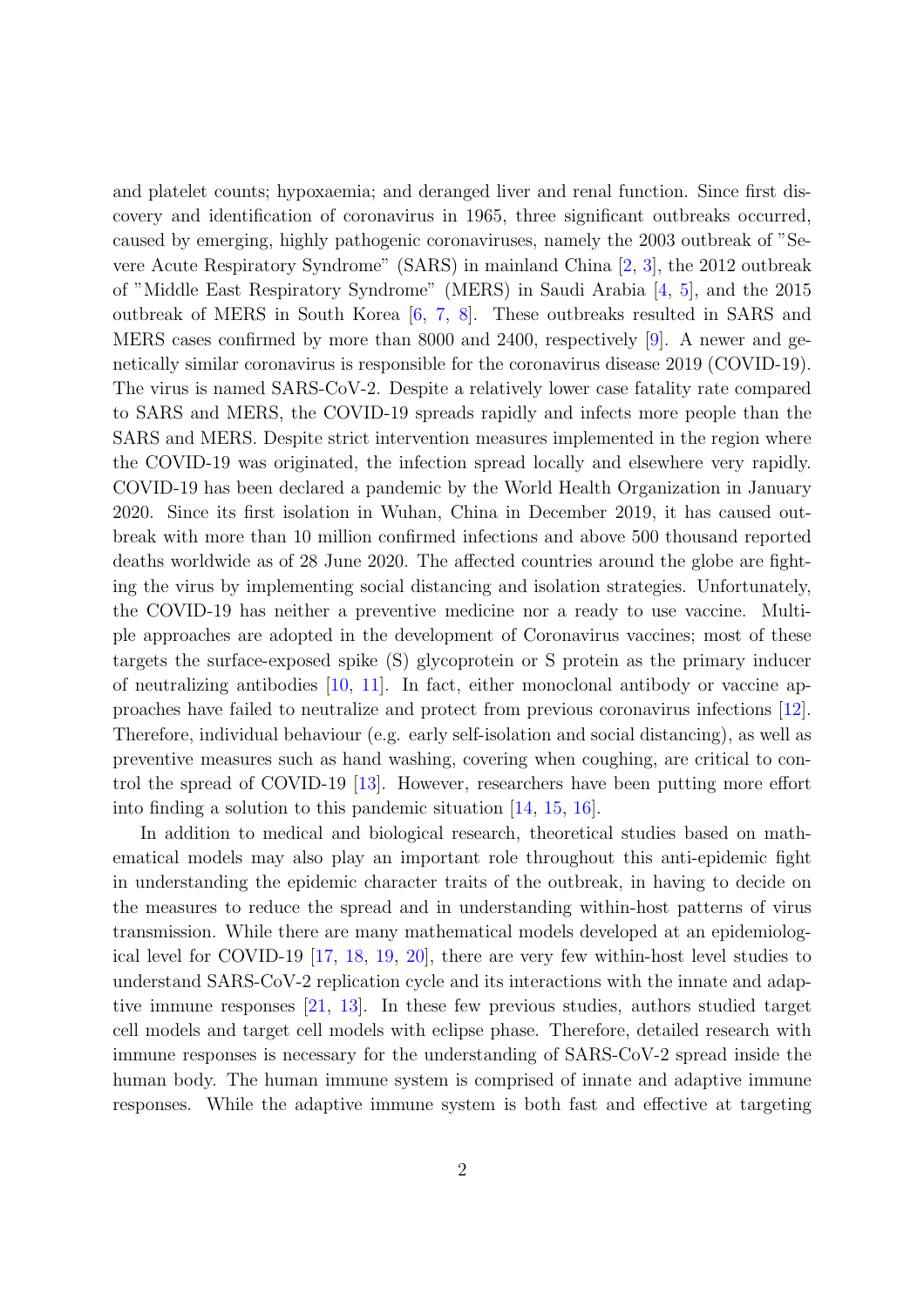invasions by previously encountered pathogens, its role in host defence in the first days of a new infection is secondary to that of the innate immune system.

Motivated by this discussion, we aim to develop a within-host mathematical model of SARS-CoV-2 infection considering human immune responses. This model can be used as a basis for understanding characterized patterns of disease severity in humans. Moreover, we intend to use real viral load data from COVID-19 positive patients to calibrate the proposed model so that the parameters are realistic for further inference. The main goal is to compare the efficacy of various antiviral drugs and identify the most beneficial target.

The rest of the paper is organized as follows: in Section [2,](#page-2-0) we formulate the compartmental model of within human SARS-CoV-2 transmission; the equilibrium points of the proposed model are analyzed and the basic reproduction number is obtained in Section [3;](#page-4-0) viral load time series, transcritical bifurcation, fitting model to real data and global sensitivity analysis are presented in Section [4;](#page-7-0) in Section [5,](#page-10-0) we study the efficacy of antiviral drugs and vaccination; finally, the obtained results are discussed in Section [6.](#page-12-0)

### <span id="page-2-0"></span>2. The mathematical model

A deterministic ordinary differential equation model describing cell–virus–immune response interaction dynamics of SARS-CoV-2 infection is being formulated. Timedependent state variables are taken to represent the compartments. A general mathematical model for the underlying dynamics of virus-host cell interaction has been studied in this context [\[21](#page-16-5), [13\]](#page-15-6). However, the basic principles that underlay models of virus dynamics are as follows: Healthy uninfected cells,  $H(t)$ , are infected when they meet free viruses,  $V(t)$ . Infected cells,  $I(t)$ , produce new virus particles that leave the cell and find other susceptible target cells. Whenever a human is infected with SARS-CoV-2, his innate and adaptive immune responses work together to neutralize the threat of SARS-CoV-2 infection [\[22](#page-16-6), [23](#page-16-7), [16\]](#page-16-0). The innate immune response works non-specifically and immediately after the viral attack. Cells and proteins of the innate immune system are ever-present in a healthy host and can respond to invading pathogens within the first minutes and hours of infection [\[24](#page-16-8)]. This system is of great importance in the sense that it is preventing the establishment of new infections during the activation time of the adaptive immune system. It is believed that Cytokines are an essential component of the immune system [\[25\]](#page-16-9). They are a family of small soluble proteins secreted by different cells. They can be loosely classified into one of four families: the haematopoietins, the immunoglobin superfamily, the tumour necrosis factor family and the interferons (IFN). Cytokines modulate the balance between innate and adaptive immune responses. The IFNs are perhaps the most critical cytokines in the initial innate response to viral in-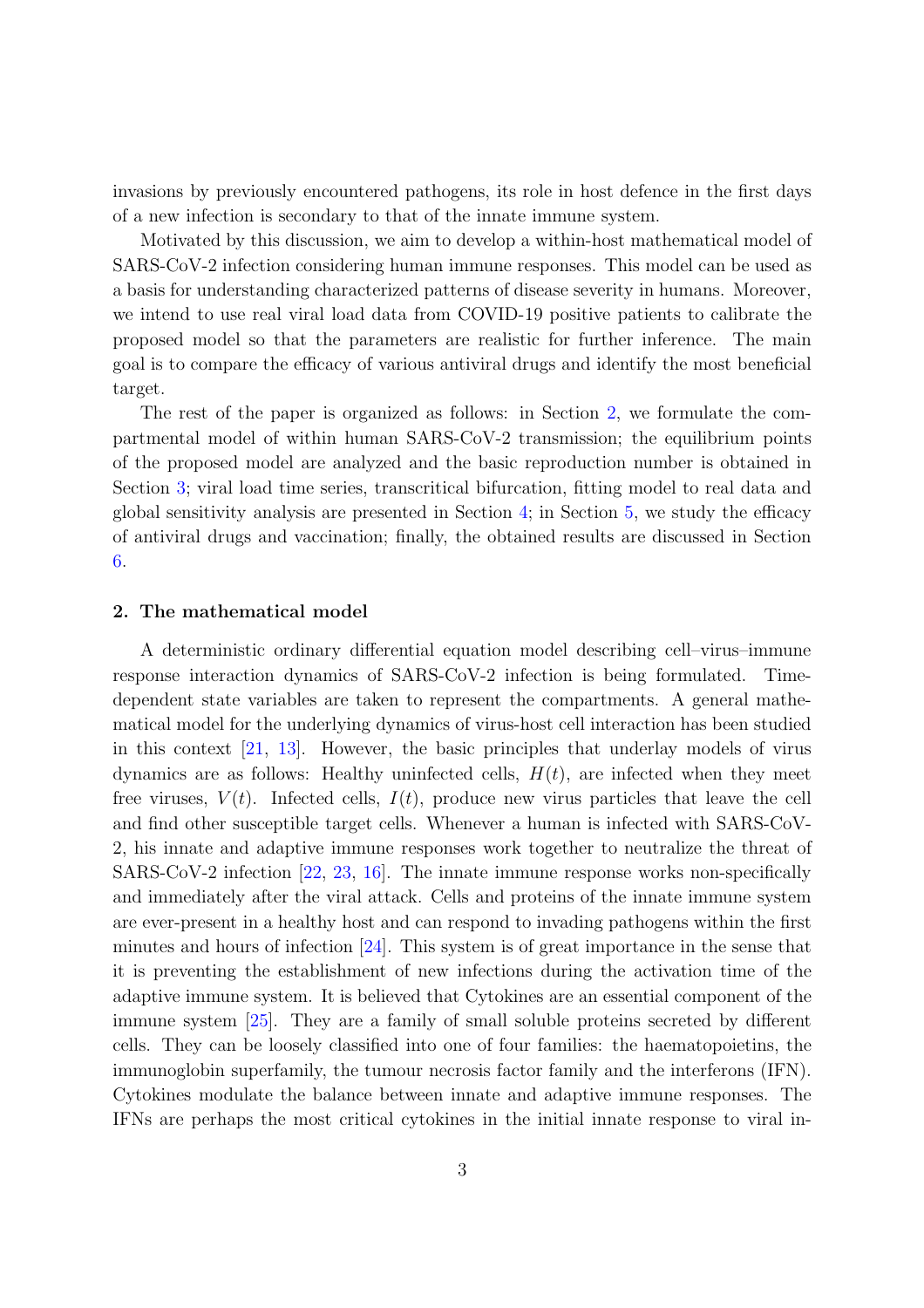fection. They are classified into two types: IFN- $\alpha$  (a family of related proteins) and the single protein IFN- $\beta$  together form type I; IFN- $\gamma$  is the sole and unrelated type II IFN. IFN- $\alpha$  and IFN- $\beta$  are secreted by cells in response to viral infection and promote an antiviral response in otherwise susceptible cells. Cytokines  $C(t)$  is vital in inhibiting viral replication and modulating downstream effects of the immune response. Specific cytokines activate natural killer  $(NK)$  cells  $N(t)$ , which play an essential role in killing virus-infected cells. As in [\[26](#page-16-10), [27\]](#page-17-0), the rate of NK cells increment by cytokines is taken as  $rC$ , whereas NK cells die at a rate  $\mu_5$ . However, Against the inhibiting mechanism of cytokines, the viruses often target the JaK/STAT pathway to decrease the production of IFNs. This mechanism, known as immunosupression, is observed for SARS-CoV-2 [\[28](#page-17-1)]. The functional form of a decrease in the cytokine production rate is assumed to be  $\frac{k_2 I}{1+\gamma V}$ .

Meanwhile, cytokines also activate the adaptive immune system, mainly the cytotoxic T-lymphocytes T(t) at a rate  $\lambda_1$ . Interleukin-2 (IL-2) is a type of cytokine signaling molecule in the immune system that is very important to activate T-cells. T-cells finds virus infected cells and kill them at a rate  $p_1$ . T-cells subsequently activate B-lymphocytes  $B(t)$  at a rate  $\lambda_2$  to produce antibody against the virus. B-cells mainly secrete IgM and IgG antibodies that are released in the blood and lymph fluid, where they specifically recognize and neutralize the SARS-CoV-2 viral particles [\[25,](#page-16-9) [22](#page-16-6)]. Meanwhile, antibody levels  $A(t)$  are increasing with the aim of halting infection (and in future providing protection against a subsequent infection). A schematic flow diagram of the model is depicted in Fig. [1.](#page-4-1)

Finally, the cell–virus–immune response interaction dynamics of SARS-CoV-2 infection are governed by the following system of differential equations:

<span id="page-3-0"></span>
$$
\frac{dH}{dt} = \Pi - \beta HV - \mu_1 H,
$$
\n
$$
\frac{dI}{dt} = \beta HV - p_1 TI - p_5 NI - \mu_2 I,
$$
\n
$$
\frac{dV}{dt} = k_1 I - p_2 CV - p_3 AV - \mu_3 V,
$$
\n
$$
\frac{dC}{dt} = \frac{k_2 I}{1 + \gamma V} - \mu_4 C,
$$
\n
$$
\frac{dN}{dt} = rC - \mu_5 N,
$$
\n
$$
\frac{dT}{dt} = \lambda_1 CT - \mu_6 T,
$$
\n
$$
\frac{dB}{dt} = \lambda_2 TB - \mu_7 B,
$$
\n
$$
\frac{dA}{dt} = G(t - \tau) \eta B - p_4 AV - \mu_8 A.
$$
\n(2.1)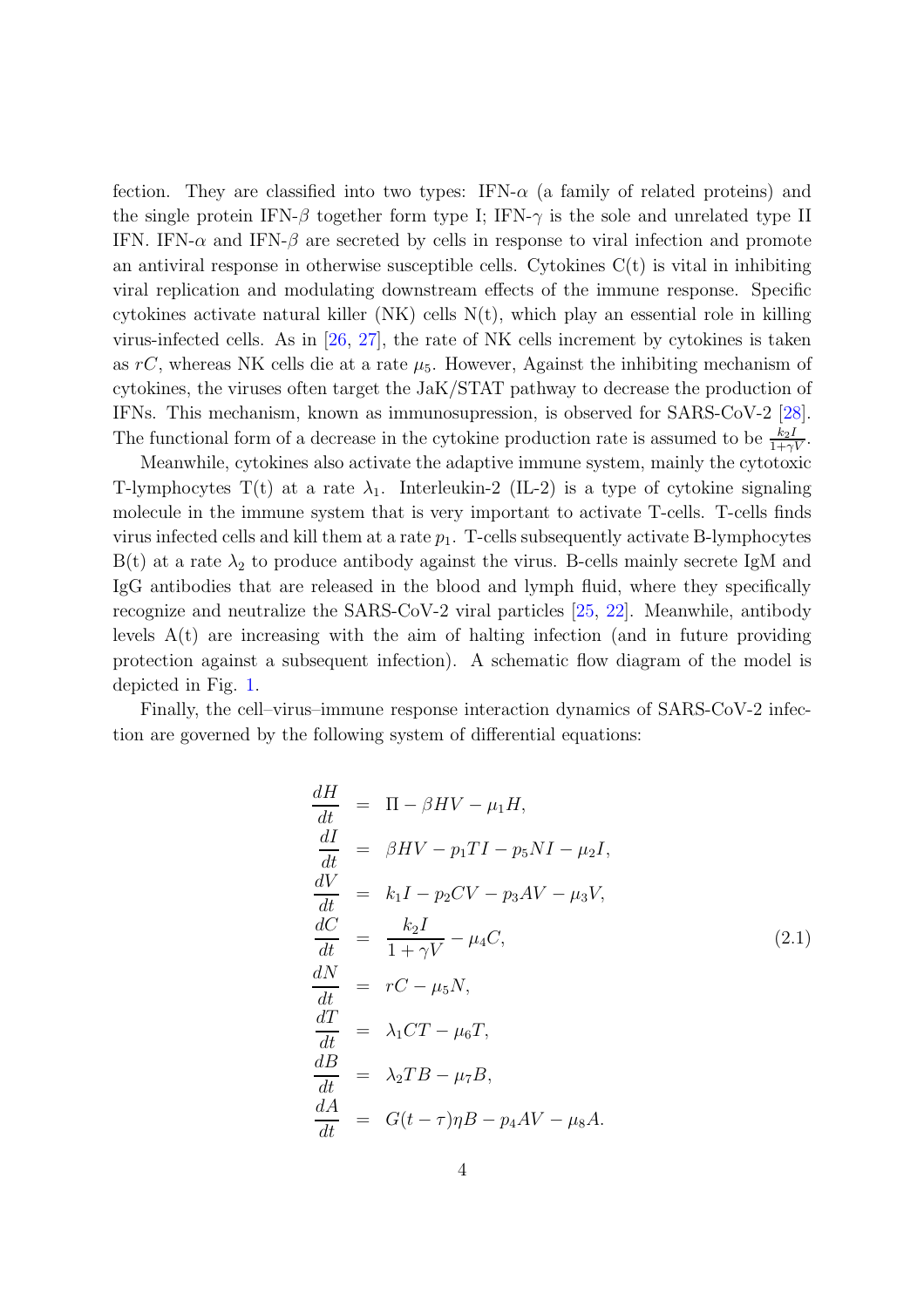

<span id="page-4-1"></span>Figure 1: Schematic diagram of the proposed model. The blue arrows indicate production, black arrows indicate activation and orange ones show inhibition by different cells.

The time delay  $\tau$  introduced through the Heaviside step function [\[29\]](#page-17-2), is the time period that is required for the first production of antibodies after the T-lymphocytes and B-lymphocytes interact. This delay is biologically significant since the production of antibodies after the virions have associated with the B-lymphocytes is a complex process involving multiple steps. The B-cells have to undergo differentiations before they can be transformed into the plasma cells capable of producing antibodies [\[30](#page-17-3)]. The Heaviside step function  $G(t)$  is defined as follows,

$$
G(t - \tau) = 1, \text{if } t > \tau
$$

$$
= 0, \text{if } t < \tau
$$

The model [2.1](#page-3-0) has initial conditions given by:  $H(0) = H_0 \ge 0$ ,  $I(0) = I_0 \ge 0$ ,  $V(0) = V_0 \ge 0, C(0) = C_0 \ge 0, N(0) = N_0 \ge 0, T(0) = T_0 \ge 0, B(0) = B_0 \ge 0, \text{ and}$  $A(0) = A_0 \geq 0.$ 

# <span id="page-4-0"></span>3. Equilibria and Basic reproduction number

There are four type of equilibia of the system  $(2.1)$ , namely,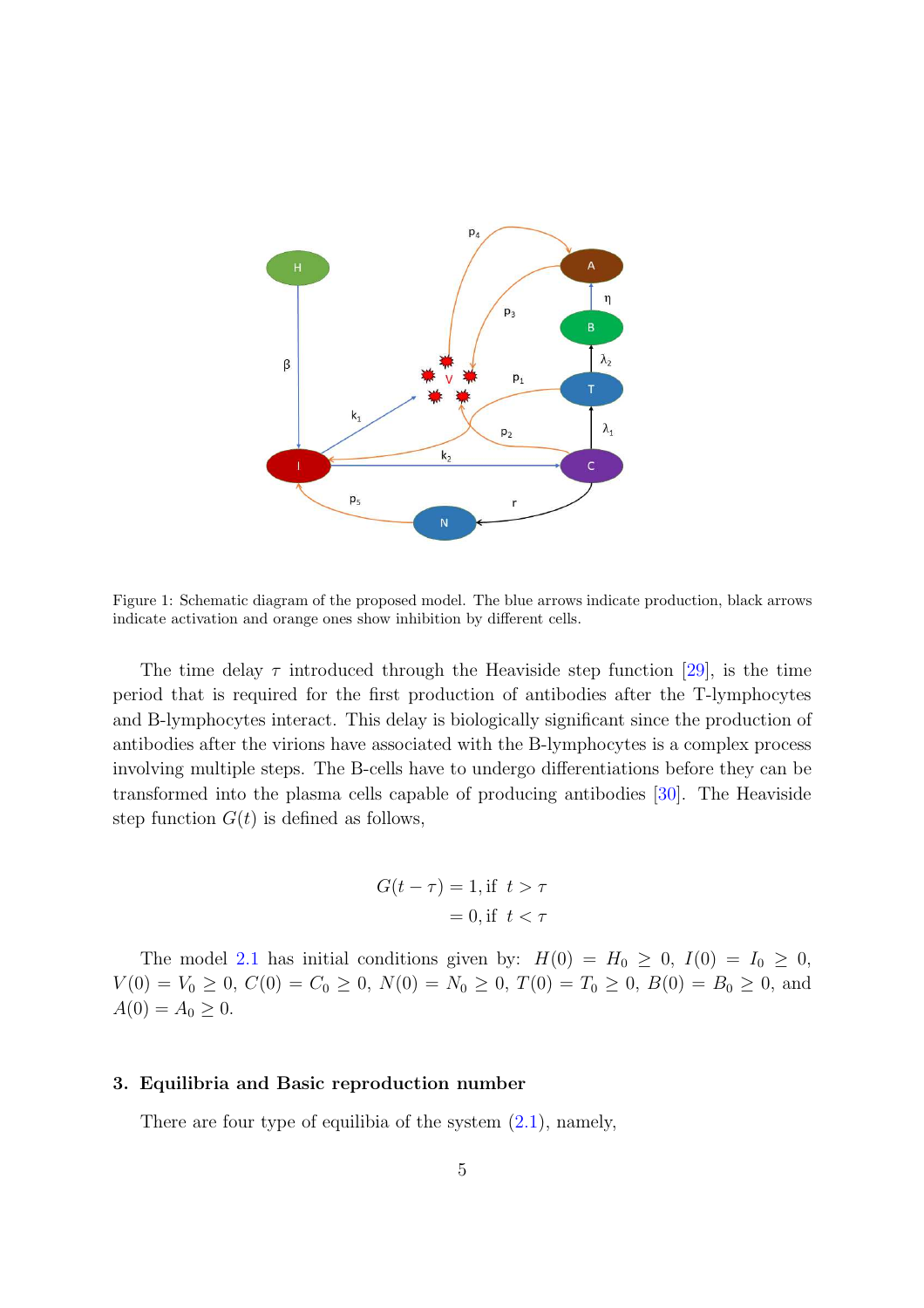| Parameter                          | $\overline{\text{Symbol}}$ | <u> Lable 1: Parameters used in model 2.1</u><br>value/Range      | Reference          |
|------------------------------------|----------------------------|-------------------------------------------------------------------|--------------------|
| Production rate of healthy cells   | $\prod$                    | $4 \times 10^3$ cells ml <sup>-1</sup> day <sup>-1</sup>          | $\left[ 31\right]$ |
| Rate at which healthy cells are    | $\beta$                    | $(5 - 561) \times 10^{-9}$ ml (RNA)                               | $[13]$             |
| converted to infected cells        |                            | copies) <sup><math>-1</math></sup> day <sup><math>-1</math></sup> |                    |
| Strength of immunosupresion        | $\gamma$                   | $(0.5 \text{ ml} (\text{RNA copies})^{-1})$                       | Assumed            |
| Rate at which T-cells destroy in-  | $p_1$                      | $0.001$ ml cells <sup>-1</sup> day <sup>-1</sup>                  | $\left[32\right]$  |
| fected cells                       |                            |                                                                   |                    |
| Rate at which viral particles are  | $p_2$                      | $(0-1)$ ml cells <sup>-1</sup> day <sup>-1</sup>                  | Estimated          |
| neutralized by cytokines           |                            |                                                                   |                    |
| Rate at which viral particles are  | $p_3$                      | $(0-1)$ ml molecules <sup>-1</sup> day <sup>-1</sup>              | Estimated          |
| neutralized by antibodies          |                            |                                                                   |                    |
| Rate at which virus neutralize an- | $p_4$                      | $3 \times 10^{-7}$ ml (RNA copies) <sup>-1</sup>                  | $\left[31\right]$  |
| tibodies                           |                            | $\mathrm{day}^{-1}$                                               |                    |
| Rate at which infected cells are   | $p_5$                      | $5.74\,\times\,10^{-4}$ ml $\rm{cells^{-1}}$<br>$\rm{day^{-1}}$   | [27]               |
| diminished by NK cells             |                            |                                                                   |                    |
| Production rate of virus from in-  | $k_1$                      | $(8.2 - 525) \text{ day}^{-1}$                                    | $[13]$             |
| fected cells                       |                            |                                                                   |                    |
| Production rate of cytokines       | $k_2$                      | $(0-10) \text{ day}^{-1}$                                         | Assumed            |
| Activation rate of NK cells        | $\,r\,$                    | $0.52 \ \text{day}^{-1}$                                          | [27]               |
| Activation rate of T cells         | $\lambda_1$                | $0.1$ ml cells <sup>-1</sup> day <sup>-1</sup>                    | $\left[ 25\right]$ |
| Activation rate of B cells         | $\lambda_2$                | $0.01$ ml cells <sup>-1</sup> day <sup>-1</sup>                   | $\left[ 25\right]$ |
| Rate at which antibodies are pro-  | $\eta$                     | $(0 - 1) \text{ day}^{-1}$                                        | $\left[30\right]$  |
| duced                              |                            |                                                                   |                    |
| Natural death rate of Healthy      | $\mu_1$                    | $0.14~\rm{day}^{-1}$                                              | $\left[25\right]$  |
| cells and protected cells          |                            |                                                                   |                    |
| Natural death rate of infected     | $\mu_2$                    | $(0-1) \text{ day}^{-1}$                                          | Assumed            |
| cells                              |                            |                                                                   |                    |
| Clearance rate of virus            | $\mu_3$                    | $(0-1) \;{\rm day}^{-1}$                                          | Estimated          |
| Natural death rate of cytokines    | $\mu_4$                    | $0.7 \text{ day}^{-1}$                                            | Assumed            |
| Natural death rate of NK cells     | $\mu_5$                    | $0.07 \text{ day}^{-1}$                                           | $\left[ 27\right]$ |
| Natural death rate of T cells      | $\mu_6$                    | $1 \mathrm{day}^{-1}$                                             | $\left[25\right]$  |
| Natural death rate of B cells      | $\mu_7$                    | $0.2 \ \text{day}^{-1}$                                           | $\left[31\right]$  |
| Natural death rate of antibodies   | $\mu_8$                    | $0.07 \text{ day}^{-1}$                                           | $\left[ 25\right]$ |
| Time delay for antibody produc-    | $\tau$                     | $7 - 14$ days                                                     | $\left[33\right]$  |
| tion                               |                            |                                                                   |                    |

<span id="page-5-0"></span>

| Table 1: Parameters used in model 2.1 |  |  |
|---------------------------------------|--|--|
|                                       |  |  |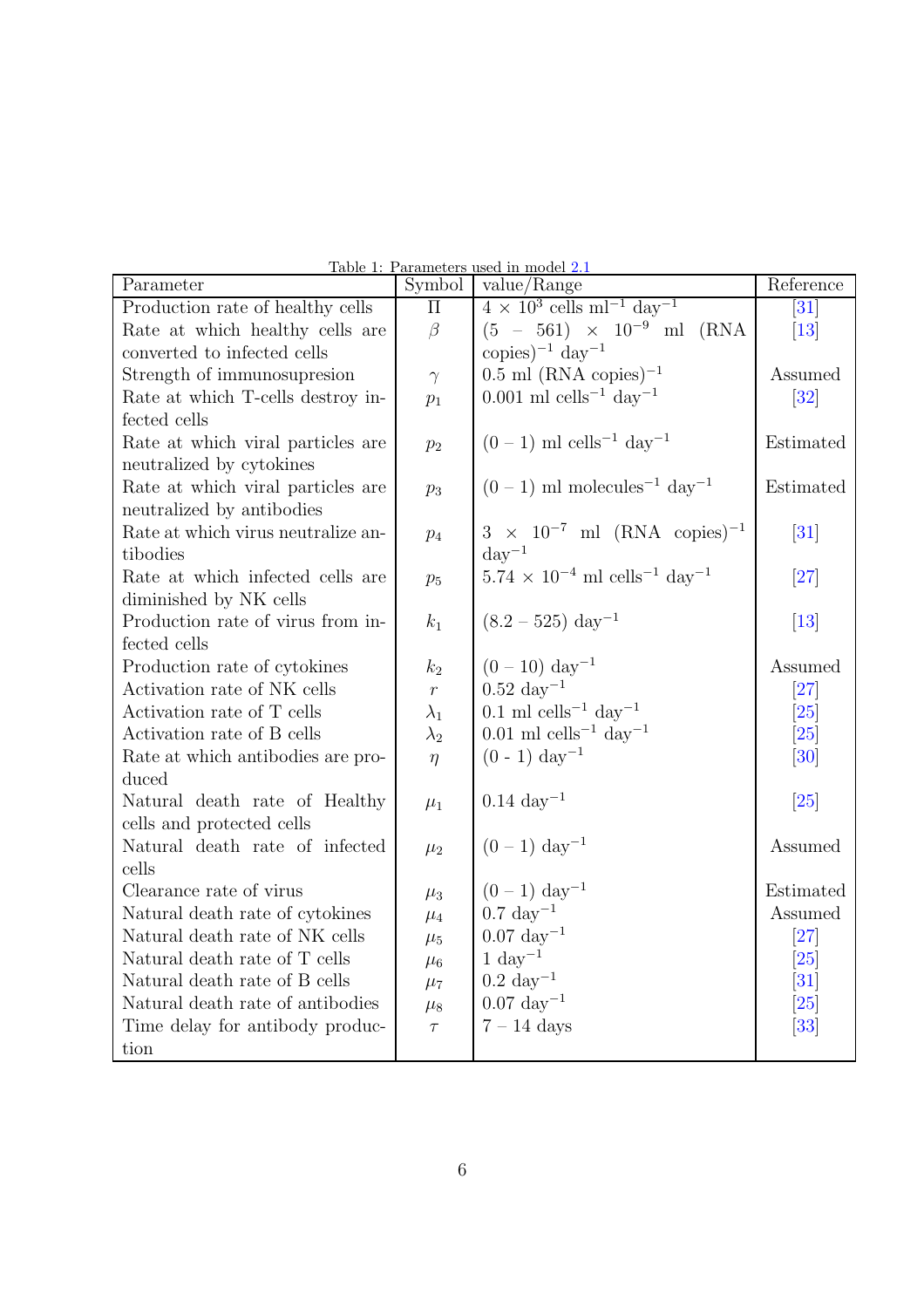(a) The disease free equilibrium (DFE) given by  $E_0 = (\frac{\Pi}{\mu_1}, 0, 0, 0, 0, 0, 0, 0)$ .

(b) The virus persistence equilibrium in the absence of immune responses, given by  $E_1 = (H_1, I_1, V_1, 0, 0, 0, 0, 0)$ , where  $H_1 = \frac{\Pi}{\mu_1 H}$  $\frac{\Pi}{\mu_1 R_0},\; I_1=\frac{\mu_1 \mu_3}{\beta k_1}$  $\frac{\mu_1\mu_3}{\beta k_1}(R_0-1)$  and  $V_1 = \frac{\mu_1}{\beta}$  $\frac{\mu_1}{\beta}(R_0-1)$ with  $R_0 =$  $\Pi\beta k_1$  $\mu_1\mu_2\mu_3$ . Clearly, this equilibrium exists only when  $R_0 > 1$ .

(c) The virus persistence equilibrium in the absence of adaptive immune responses, given by  $E_2 = (H_2, I_2, V_2, C_2, N_2, 0, 0, 0)$ , where (assume,  $Q = \beta H_2 V_2$ )  $H_2 = \frac{\Pi - Q}{m}$  $\frac{1-Q}{\mu_1},\ N_2=$ rC  $\frac{rC}{\mu_5},~I_2=\frac{Q}{\mu_2+p_2}$  $\frac{Q}{\mu_2+p_5N_2},\ V_2=\frac{1}{\gamma}$  $\frac{1}{\gamma} \left[ \frac{k_2 I_2}{\mu_4 C_2} \right]$  $\frac{k_2 I_2}{\mu_4 C_2} - 1$  and  $C_2$  is given by the roots of the following cubic equation

$$
\frac{p_2 p_5 \mu_4 r}{\mu_5} C_2^3 + (\mu_2 \mu_4 p_2 + \frac{\mu_3 \mu_4 p_5 r}{\mu_5}) C_2^2 + (\mu_2 \mu_3 \mu_4 + \mu_4 \gamma k_1 Q - k_2 p_2 Q) C_2 - k_2 \mu_3 Q = 0
$$

Note that, irrespective of the sign of the coefficient of  $C_2$ , Descartes' rule of sign ensure existence of exactly one positive root whenever  $\frac{k_2 I_2}{\mu_4 C_2} > 1$ .

(d) The all cells and virus co-existence equilibrium, given by  $E_3 = (H_3, I_3, V_3, c_3, N_3, T_3, B_3, A_3)$ , where (assume,  $Q = \beta H_3 V_3$ )  $H_3 = \frac{\Pi - Q}{W_3}$  $\frac{1-Q}{\mu_1},\,I_3=\frac{\mu_4\mu_6R_1}{\lambda_1k_2}$  $\frac{4\mu_6 R_1}{\lambda_1 k_2},\,V_3=\frac{1}{\gamma}$  $\frac{1}{\gamma} [R_1 - 1], C_3 = \frac{\mu_6}{\lambda_1}$  $\frac{\mu_6}{\lambda_1},\, N_3=\frac{rC_3}{\mu_5}$  $\frac{C_3}{\mu_5},$  $T_3 = \frac{\mu_7}{\lambda_2}$  $\frac{\mu_7}{\lambda_2},\ B_3=\frac{A_3}{\eta}$  $\frac{43}{\eta} [p_4 V_3 + \mu_8]$  and  $A_3 = \frac{1}{p_3 V_3}$  $\frac{1}{p_3 V_3}[R_2-1]$ , with

$$
R_1 = \frac{\lambda_1 k_2 Q}{\mu_4 \mu_6 (\frac{p_1 \mu_7}{\lambda_2} + \frac{r p_5 \mu_6}{\lambda_1 \mu_5} + \mu_5)}
$$

and

.

$$
R_2 = \frac{\gamma \lambda_1^2 k_1 k_2 Q}{R_1 \mu_4 \mu_6 (\lambda_1 \mu_3 + p_2 \mu_6)(R_1 - 1)}.
$$

It can be noted that this equilibrium exists only when  $R_1 > 1$  and  $R_2 > 1$ .

**Theorem 3.1.** *The DFE*  $E_0$  *of the system* [\(2.1\)](#page-3-0) *is locally asymptotically stable, if*  $R_0 < 1$ *, and unstable if*  $R_0 > 1$ *, where* 

$$
R_0 = \frac{\Pi \beta k_1}{\mu_1 \mu_2 \mu_3}.\tag{3.1}
$$

*Proof.* The Jacobian of the system  $(2.1)$  at  $E_0$  is given as

$$
J(E_0) = \begin{bmatrix} -\mu_1 & 0 & -\frac{\beta \Pi}{\mu_1} & 0 & 0 & 0 & 0 & 0 \\ 0 & -\mu_2 & \frac{\beta \Pi}{\mu_1} & 0 & 0 & 0 & 0 & 0 \\ 0 & k_1 & -\mu_3 & 0 & 0 & 0 & 0 & 0 \\ 0 & k_2 & 0 & -\mu_4 & 0 & 0 & 0 & 0 \\ 0 & 0 & 0 & r & -\mu_5 & 0 & 0 & 0 \\ 0 & 0 & 0 & 0 & 0 & -\mu_6 & 0 & 0 \\ 0 & 0 & 0 & 0 & 0 & 0 & -\mu_7 & 0 \\ 0 & 0 & 0 & 0 & 0 & 0 & G(t-\tau)\eta & -\mu_8 \end{bmatrix}
$$
(3.2)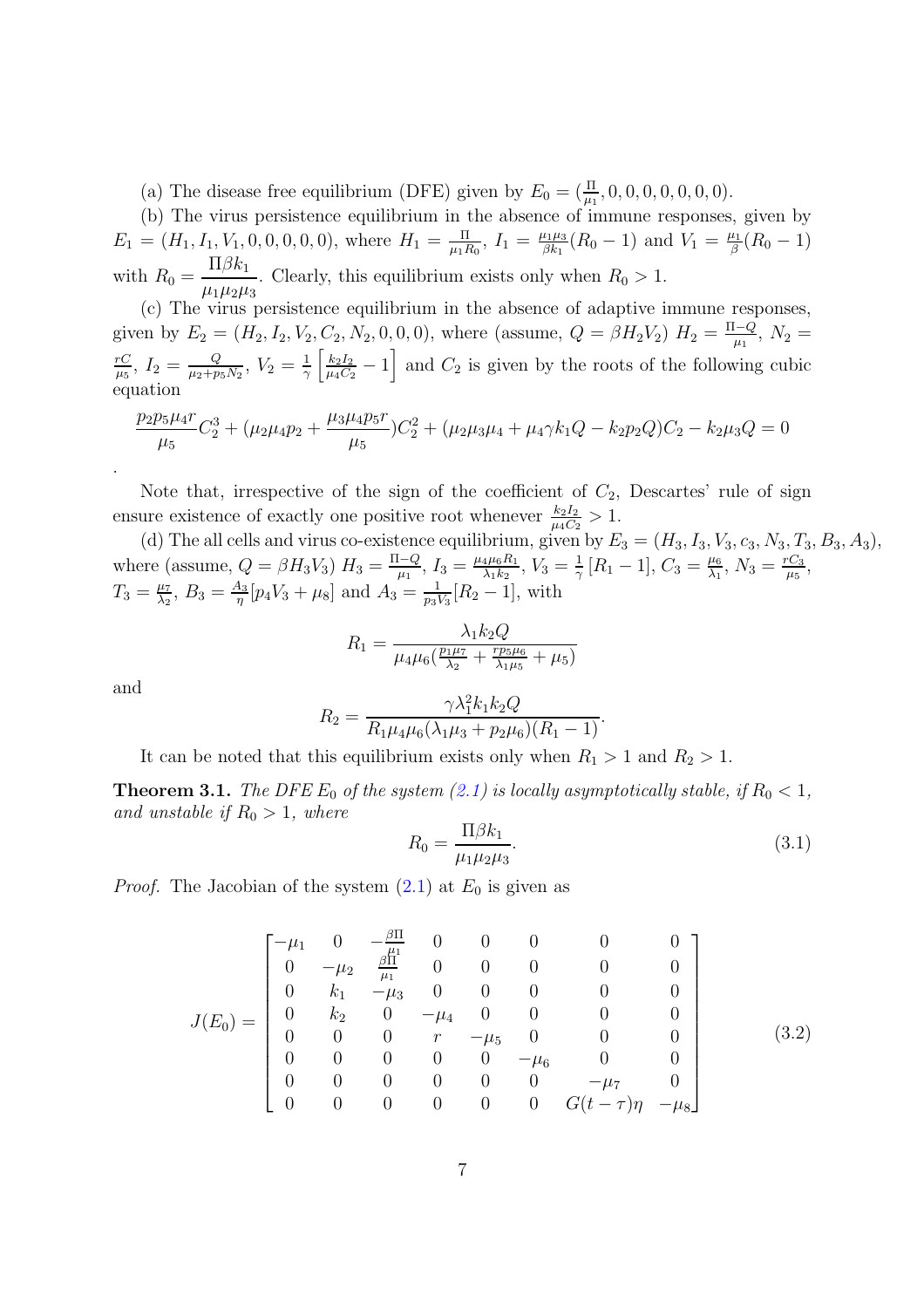Clearly,  $-\mu_1$ ,  $-\mu_4$ ,  $-\mu_5$ ,  $-\mu_6$ ,  $-\mu_7$  and  $-\mu_8$  are eigenvalues of this Jacobean matrix and other two eigenvalues are given by the roots of the following equation

$$
C(\Lambda) := \Lambda^2 + a_1 \Lambda + a_2 = 0
$$
\n(3.3)

where

$$
a_1 = \mu_2 + \mu_3
$$
  
\n
$$
a_2 = \mu_2 \mu_3 (1 - R_0)
$$
  
\n(3.4)

Therefore, for  $R_0 < 1$ , the conditions for the Routh-Hurwitz criteria are satisfied and hence DFE is locally asymptotically stable. Now if  $R_0 > 1$ , then  $a_2 < 0$  and  $C(\lambda) = 0$ will possess a positive real solution. Therefore the DFE will be unstable for  $R_0 > 1$ . Hence the proof follows. П

The stability of the other three equilibrium points is complicated and does not lead to biologically relevant stability conditions. Therefore, we explore model solutions, relevant model dynamics, important parameters, agreement with real data through numerical simulations.

### <span id="page-7-0"></span>4. Numerical Simulation

In this section, important properties of the proposed model are investigated numerically. Using different parameter settings, time series and threshold analysis is performed. Moreover, the agreement of the model solution with real data is explored. Through out this section the following set of initial conditions is used unless stated  $H(0) = 4 \times 10^5$ cells per ml,  $I(0) = 3 \times 10^{-4}$  cells per ml,  $V(0) = 357$  RNA copies per ml,  $C = 0$  cells per ml,  $N = 100$  cells per ml,  $T = 500$  cells per ml,  $B = 100$  cells per ml and  $A = 0$ molecules per ml (most of the initial conditions are taken from [\[25](#page-16-9), [31](#page-17-4)]).

## *4.1. Time series and threshold analysis*

We first study the time series of the viral load and antibody count. In Fig. [2,](#page-8-0) the viral load and antibody are plotted. The viral load time series experiences a peak between sixth and seven days post infection. However, as soon as the adaptive immune response is activated (after  $\tau = 7$  days), a sharp decrease is observed in the viral load. On the other hand, the antibody count starts to rise after 7 days post infection and shows saturated type behaviour.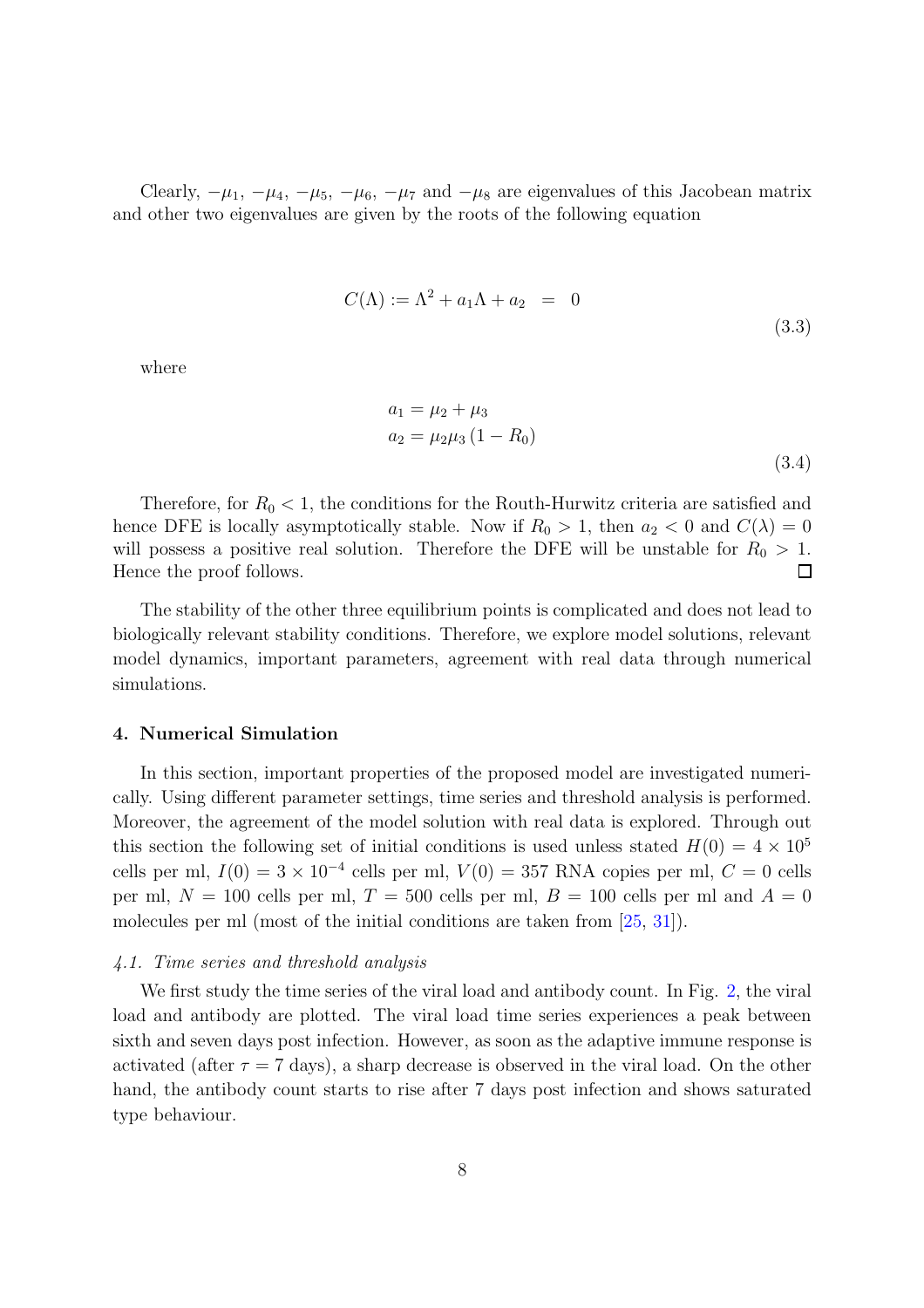

<span id="page-8-0"></span>Figure 2: Time evolution of (a) viral load  $(V)$  and (b) antibody count  $(A)$  of the model [2.1.](#page-3-0) All the parameters are taken from Table [1](#page-5-0) except  $\beta = 2 \times 10^{-8}$ ,  $\mu_2 = 0.65$ ,  $\mu_3 = 0.9$ ,  $p_2 = 0.001$ ,  $p_3 = 0.05$ ,  $k_1 = 500, k_2 = 5, \eta = 0.05 \text{ and } \tau = 7.$ 

Further, we study the threshold for  $R_0$ . It is observed that  $R_0 = 1$  acts as a critical value for the persistence of virus particles. The virus particles converges to the DFE of the model [2.1](#page-3-0) for  $R_0 < 1$  and the viral load converges to a non-zero value as soon as  $R_0$  crosses unity. This type of phenomenon is called forward bifurcation where the two equilibrium points switches their stability at a critical value. The diagram is depicted in Fig. [3.](#page-9-0) This also ensure that if we vary other parameters involved in the expression of  $R_0$ , the same type of phenomenon occurs. Thus, in turn parameters such as  $\beta$  and  $k_1$ can be reduced so as to reduce  $R_0$  below unity.

## *4.2. Model validation using real data*

SARS-CoV-2 viral load data are obtained from Wolfel et al. [\[34](#page-17-7)]. They studied patients from a hospital in Munich, Germany. They reported Daily measurements of viral load in sputum, pharyngeal swabs and stool for 9 patients. Among these patients, there were two patients (namely, patient A and patient B) for whom the growth phase of sputum data was captured. We therefore utilized these two datasets for our analysis. The data was collected from Wolfel et al. [\[34\]](#page-17-7) using a online software [\[35\]](#page-17-8).

The solution curve of viral load  $(V(t))$  is fitted to data using the built-in (MATLAB, R2018a) simplex algorithm to minimize the sum of squares difference between simulated indicators and data. We used the MATLAB function 'fminsearchbnd' to perform the optimization. During the computation, 100 different starting points in parameter space were chosen using Latin Hypercube Sampling to ensure consistency and uniqueness of the parameter estimates. The fitting is displayed in Fig.  $4(a)$  $4(a)$  for patient A and in Fig. [4\(](#page-10-1)b) for patient B. The fixed parameters are taken from Table [1](#page-5-0) with  $\mu_2 = 0.65, k_2 = 5$ and  $\eta = 0.05$ . The initial conditions are taken as mentioned in the beginning of Section [4.](#page-7-0) We estimated five parameters directly related to viral load of a patient viz.,  $\beta$ ,  $k_1$ ,  $p_2$ ,  $p_3$  and  $\mu_3$ . The estimated parameters for patient A are found to be  $\beta = 1.7505 \times 10^{-6}$ ,  $k_1 = 379, p_2 = 0.2805, p_3 = 0.0316$  and  $\mu_3 = 0.8108$ . Similarly, the estimates for patient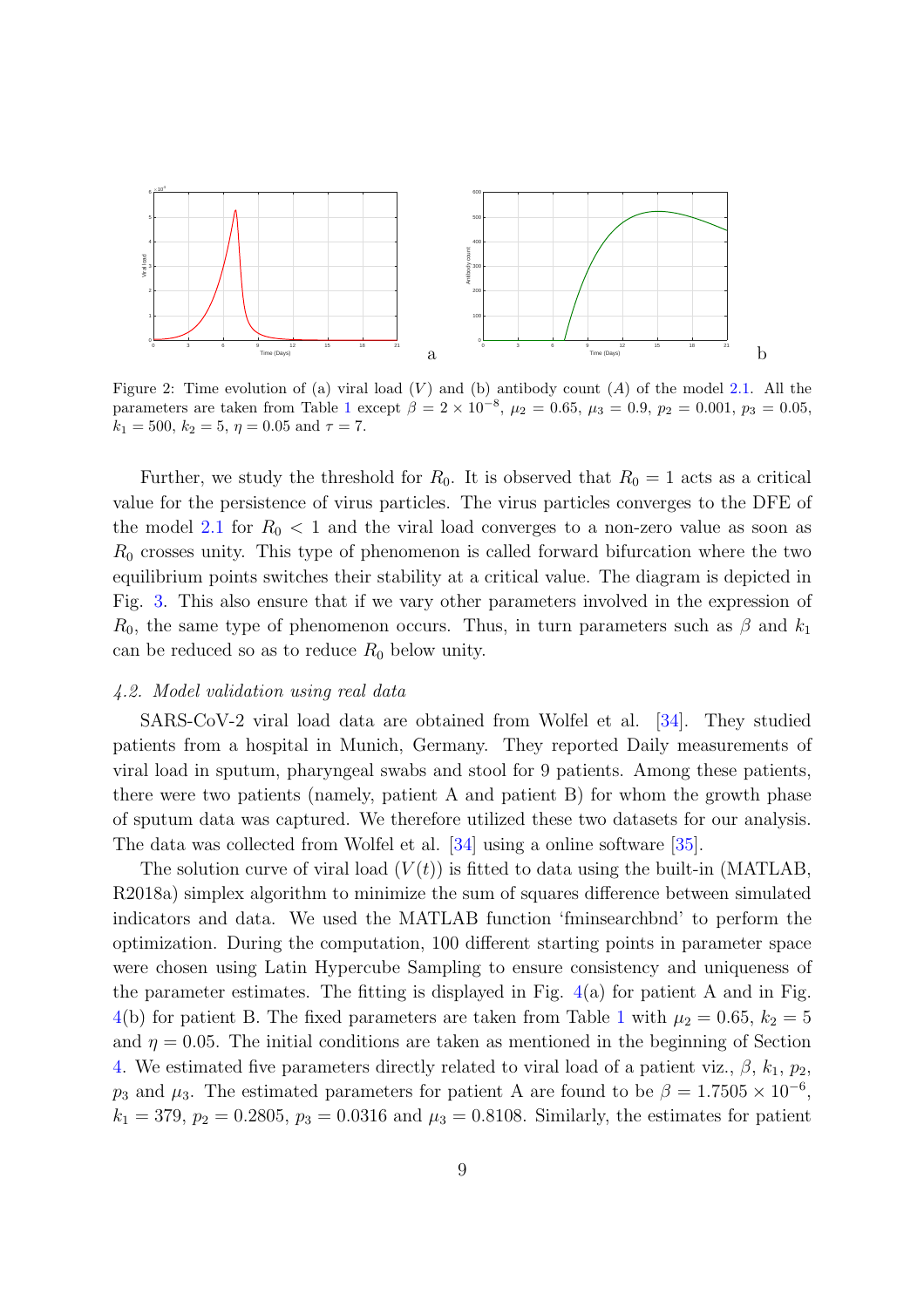

<span id="page-9-0"></span>Figure 3: Forward bifurcation diagram with respect to basic reproduction number. All the fixed param-eters are taken from Table [1](#page-5-0) with  $\mu_2 = 0.65$ ,  $\mu_3 = 0.9$ ,  $p_2 = 0.001$ ,  $p_3 = 0.05$ ,  $k_1 = 500$ ,  $k_2 = 5$ ,  $\eta = 0.05$ ,  $\tau = 7$  and  $10^{-9} < \beta < 10^{-7}$ ,

B are obtained as  $\beta = 5.561 \times 10^{-7}$ ,  $k_1 = 128$ ,  $p_2 = 0.9403$ ,  $p_3 = 0.0057$  and  $\mu_3 = 0.99$ .

## *4.3. Sensitivity analysis*

We performed global sensitivity analysis to identify most influential parameters with respect to the maximum size (or alternatively, the peak of load) of virus particles  $(V_{max})$ in 3 months time frame. Partial rank correlation coefficients (PRCCs) are calculated and plotted in Fig. [5.](#page-11-0) Nonlinear and monotone relationship were observed for the parameters with respect to  $V_{max}$ , which is a prerequisite for performing PRCC analysis. Following Marino et. al [\[36\]](#page-17-9), we calculate PRCCs for the parameters  $\beta$ ,  $k_1$ ,  $k_2$ ,  $\mu_2$ ,  $\mu_3$ ,  $p_2$ ,  $p_3$ ,  $\gamma$  and η. The base values for the parameters  $\beta$ ,  $k_1$ ,  $p_2$ ,  $p_3$  and  $\mu_3$  are taken as the average of estimated parameters of patient A and patient B. The other base values are  $\mu_2 = 0.65$ ,  $k_2 = 5$ ,  $\gamma = 0.5$  and  $\eta = 0.05$ . For each of the parameters, 500 Latin Hypercube Samples were generated from the interval  $(0.5 \times \text{base value}, 1.5 \times \text{base value})$ .

It is observed that the parameters  $\beta$ ,  $k_1$  and  $\gamma$  has significant positive correlations with  $V_{max}$ . This indicates that the production rate of virus particles from infected cells will increase the chance of larger infection propagation. Besides, the infection rate and the immiunosuppresion rate are positively correlated with the peak of viral load. On the other hand, the natural death rate of infected cells and death rate of virus particles will have significant negative correlation with  $V_{max}$ . The production rate of cytokines is also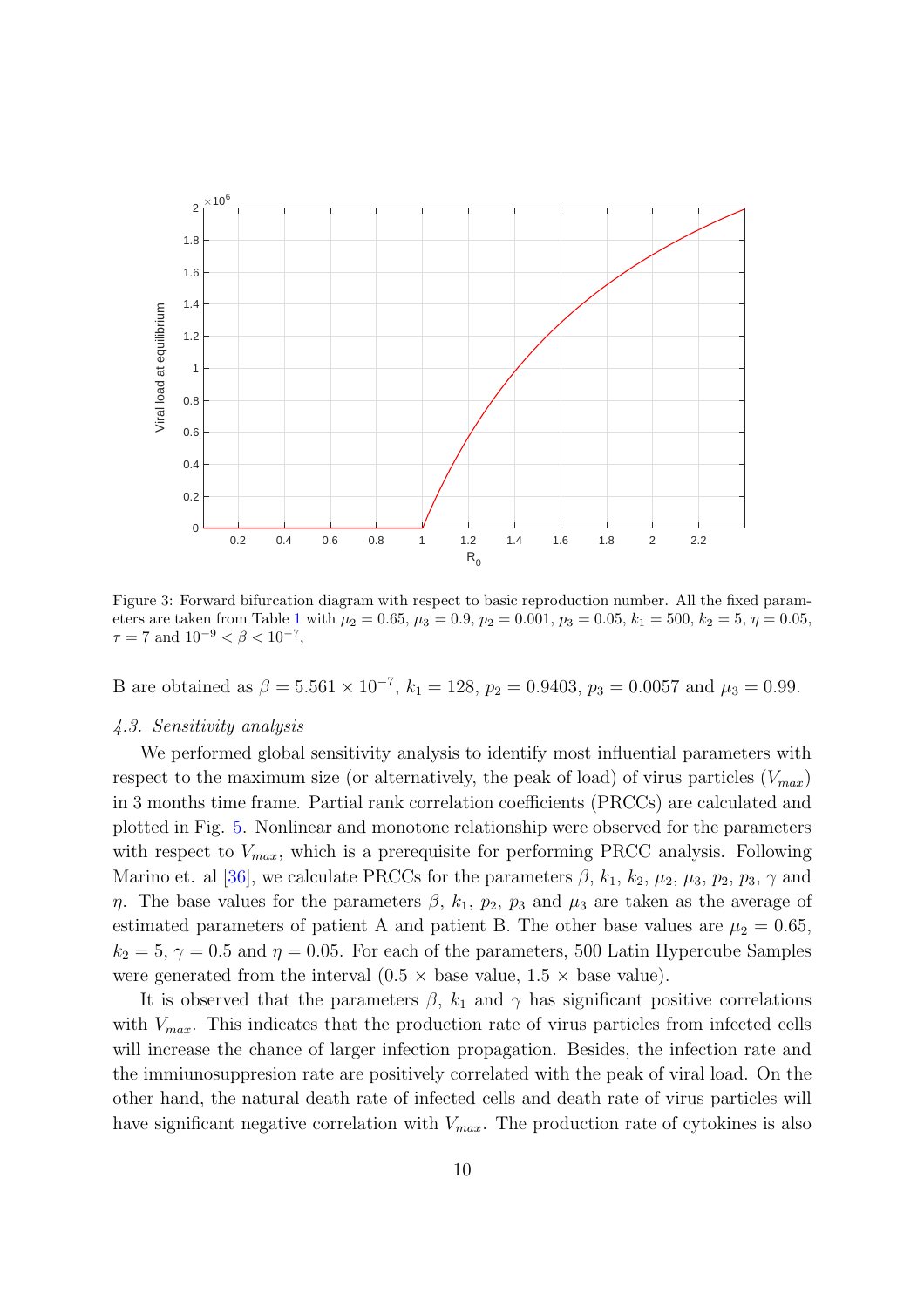

<span id="page-10-1"></span>Figure 4: Fitting model solution to (a) patient A data and (b) patient B data.

negatively correlated with  $V_{max}$ . These results reinforces the fact that  $\beta$  and  $k_1$  are very crucial for reduction of viral load.

### <span id="page-10-0"></span>5. Model with antiviral treatment

Antiviral drugs can be used to slow SARS-CoV-2 infection or block production of virus particles. These drugs will necessarily save the lives of many severely ill patients and will reduce the time spent in intensive care units for patients, vacating hospital beds. Antiviral medications will, in turn, inhibit subsequent transmission that could happen if the drugs were not given. However, to analyze the effect of antiviral treatment, we consider drugs can block infection and/or production of virus particles. Many studies have suggested various existing compounds for testing [\[16,](#page-16-0) [37](#page-17-10), [38](#page-18-0)] as SARS-CoV-2 antiviral drug, but World Health Organization (WHO) is focusing on the following four therapies: an experimental antiviral compound called remdesivir; the malaria medications chloroquine and hydroxychloroquine; a combination of two HIV drugs, lopinavir and ritonavir; and that same combination plus interferon-beta, an immune system messenger that can help cripple viruses [\[39](#page-18-1)].

Following Zitzmann et al. [\[40](#page-18-2)], we incorporate antiviral drug treatment in the proposed model [\(2.1\)](#page-3-0). The modified system with antiviral treatment is given by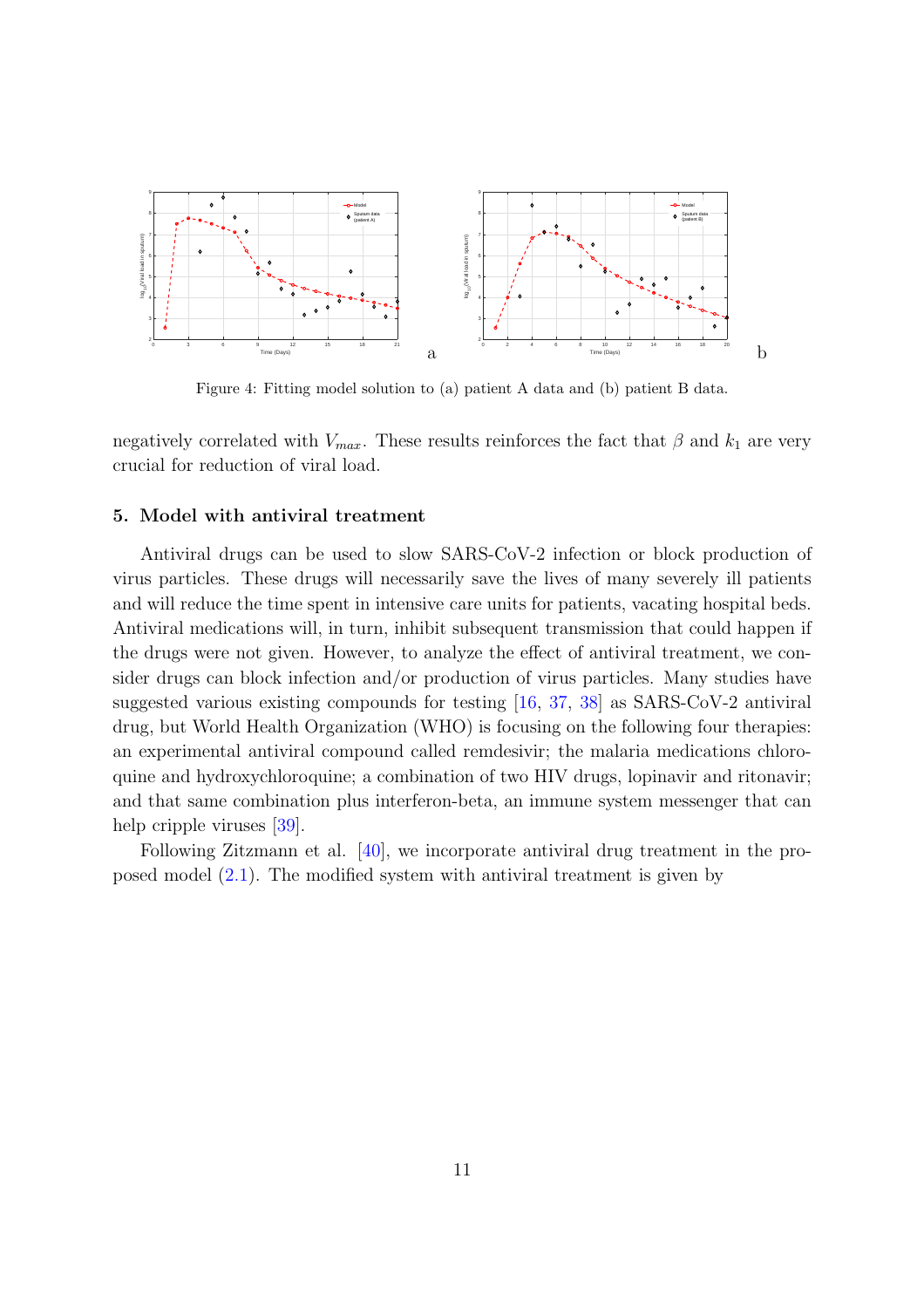

<span id="page-11-0"></span>Figure 5: Effect of uncertainty of the model [\(2.1\)](#page-3-0) on the peak of viral load. Parameters with significant PRCC indicated as \* (p-value < 0.05). The fixed parameters are taken from Table [1](#page-5-0) with  $\mu_2 = 0.65$ ,  $k_2 = 5, \eta = 0.05 \text{ and } \tau = 7.$ 

$$
\frac{dH}{dt} = \Pi - (1 - \epsilon_1)\beta HV - \mu_1 H,
$$
\n
$$
\frac{dI}{dt} = (1 - \epsilon_1)\beta HV - p_1 TI - p_5 NI - \mu_2 I,
$$
\n
$$
\frac{dV}{dt} = (1 - \epsilon_2)k_1 I - p_2 CV - p_3 AV - \mu_3 V,
$$
\n
$$
\frac{dC}{dt} = \frac{k_2 I}{1 + \gamma V} - \mu_4 C,
$$
\n(5.1)\n
$$
\frac{dN}{dt} = rC - \mu_5 N,
$$
\n(5.2)\n
$$
\frac{dT}{dt} = \lambda_1 TC - \mu_6 T,
$$
\n
$$
\frac{dB}{dt} = \lambda_2 BT - \mu_7 B,
$$

$$
\frac{dA}{dt} = G(t-\tau)\eta B - p_4AV - \mu_8 A.
$$

From Fig. [6,](#page-12-1) it can be noted that increase in  $\epsilon_1$  reduces the peak of viral load but the duration of high viral load remains same. On the other hand, increase in  $\epsilon_2$  significantly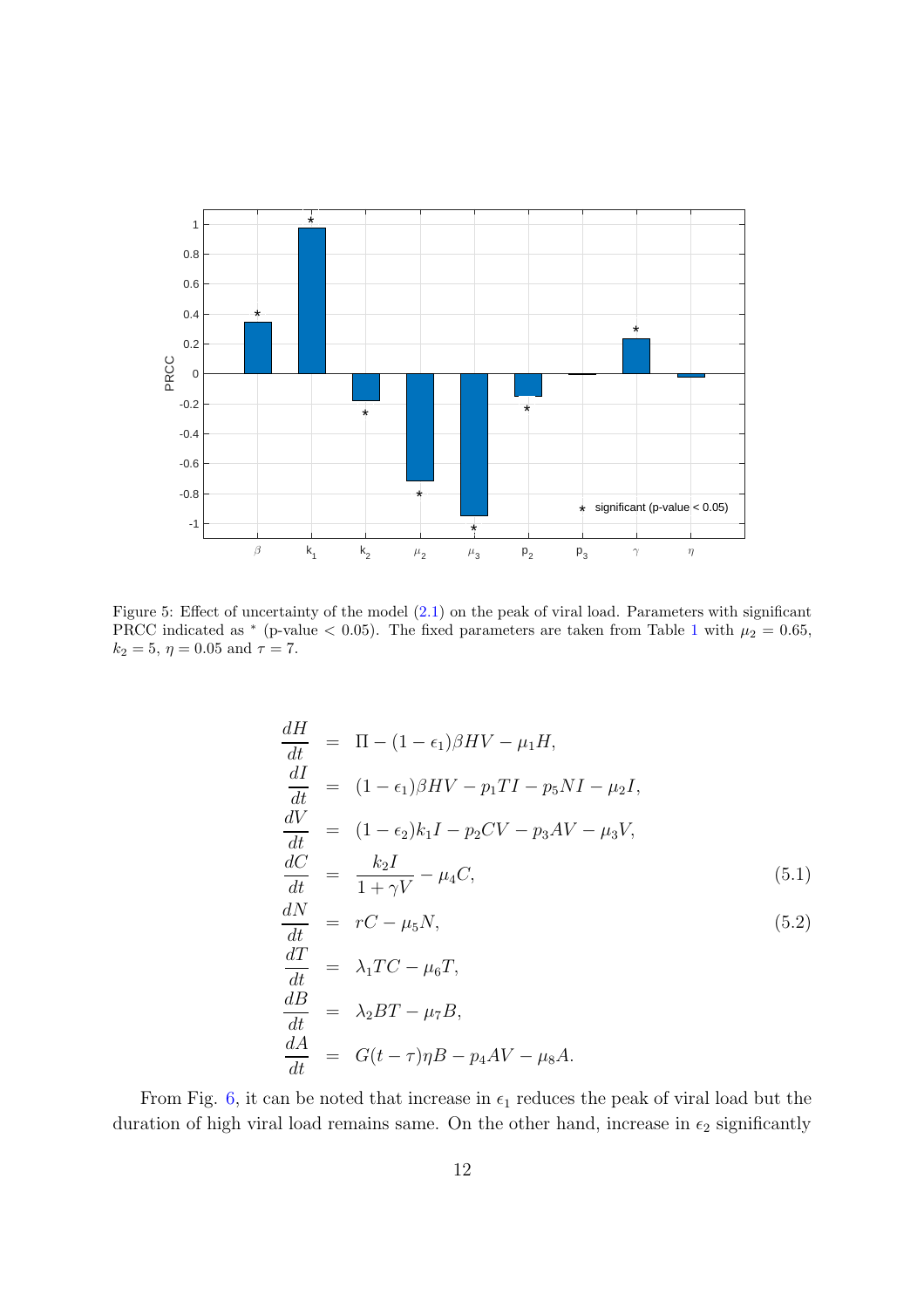

<span id="page-12-1"></span>Figure 6: Effect of antiviral drugs that (a) reduce infection or (b) blocks virus production. The time series of viral load is presented for different values of  $\epsilon_1$  and  $\epsilon_2$ . The fixed parameters are taken from Table [1](#page-5-0) with  $\mu_2 = 0.65$ ,  $k_2 = 5$ ,  $\eta = 0.05$  and  $\tau = 7$ . Other fixed values are taken to be the average of estimated parameters for patient A and patient B.

reduce both peak of viral load and duration of high viral load. Thus, we conclude that blocking the virus production from infected cells is a more suitable target for antiviral drug development.

Finally, we study the effect vaccination in the viral dynamics of SARS-CoV-2 in humans. A vaccine is a biological preparation that provides active acquired immunity to a particular infectious agent. Thus if an individual is vaccinated, there will be no delay in the development of antibody. Therefore, the delay term  $\tau$  is taken to be zero for vaccinated individuals (see Fig. [7\)](#page-13-0). It is observed that vaccination not only reduces the viral load in healthy patients but also reduces the duration of high viremia.

Overall, for antiviral drug target, blocking virus production is more fruitful in terms of viral load reduction and vaccination will also be effective.

#### <span id="page-12-0"></span>6. Discussion and conclusion

In this study, we have proposed and analyzed a compartmental model of SARS-CoV-2 transmission within the human body. The much needed innate and adaptive immune responses are incorporated into the model. The eight-dimensional model has four types of equilibrium points. The existence criterion for each type of equilibria is presented. From the local stability of the DFE, the expression for basic reproduction number is obtained. This number is very crucial for the persistence of the virus in the long run. However, the short-term dynamics of the viral load is studied using various numerical techniques. During time series analysis, we observed that the viral load time series experiences a peak between sixth and seven days post-infection, followed by a sharp decrease due to activation of adaptive immune response (see Fig. [2\)](#page-8-0). A forward bifurcation of equilibria with respect to the basic reproduction number is observed and depicted in Fig. [3.](#page-9-0) This also ensures that if we suitably vary parameters involved in the expression of  $R_0$ , the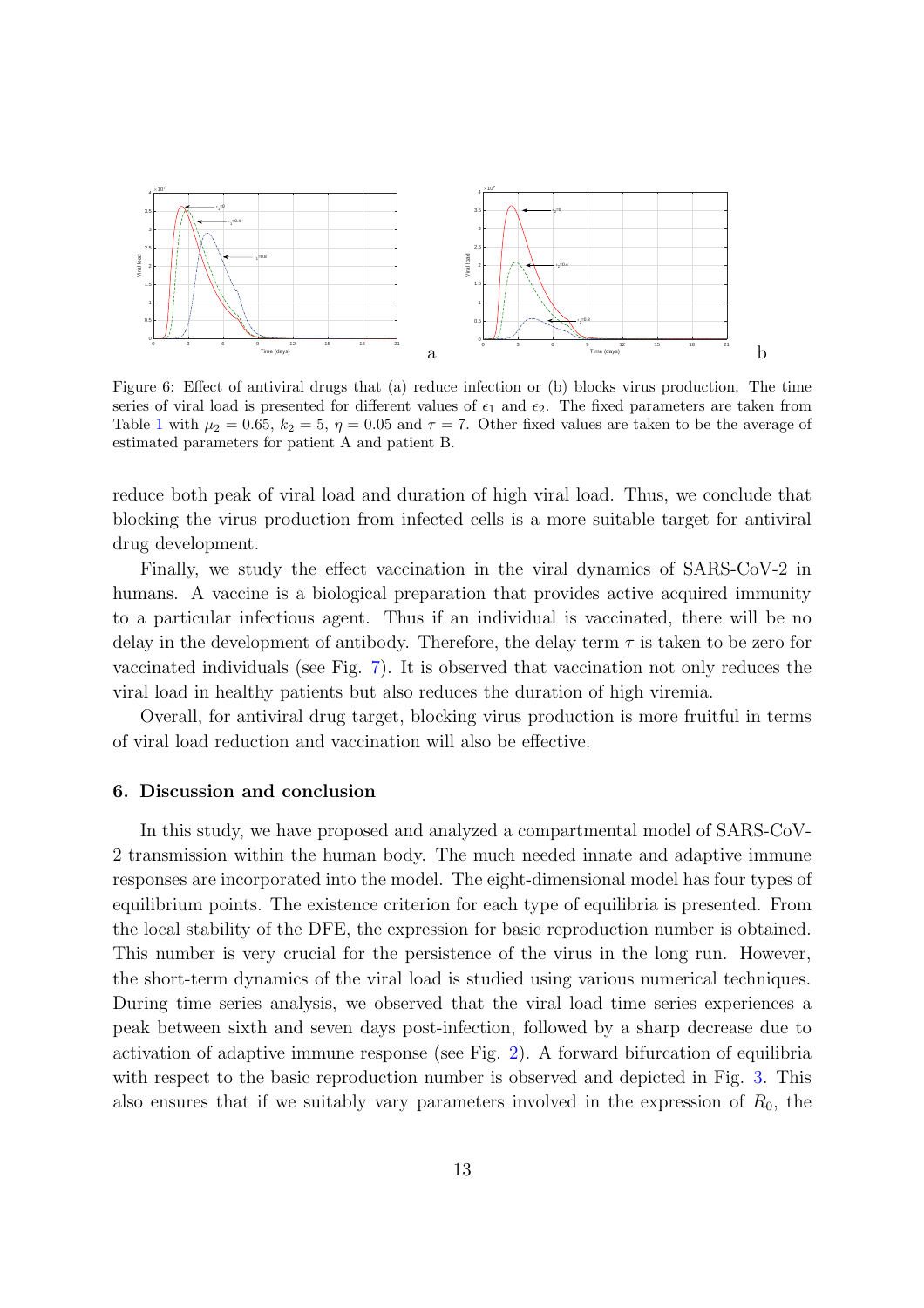

<span id="page-13-0"></span>Figure 7: Viral load time series for different values of  $\tau$  for the model [\(2.1\)](#page-3-0). The fixed parameters are taken from Table [1](#page-5-0) with  $\mu_2 = 0.65$ ,  $k_2 = 5$ ,  $\eta = 0.05$  and  $\tau = 7$ . Other fixed values are taken to be the average of estimated parameters for patient A and patient B.

same type of phenomenon occurs. Thus, in turn, parameters such as  $\beta$  and  $k_1$  can be decreased to reduce  $R_0$  below unity and ensure local asymptotic stability of DFE.

We used daily measurements of SARS-CoV-2 viral load in sputum for two patients [\[34\]](#page-17-7) from a hospital in Munich, Germany. Using the estimated parameters, the global sensitivity analysis of several model parameters with respect to peak viral load is performed. The results indicate that the production rate of virus particles from infected cells will increase the chance of more significant infection propagation. Besides, the infection rate and the immiunosuppresion rate will increase the peak of viral load. Additionally, the natural death rates of infected cells and the death rate of virus particles will have a significant negative correlation with the peak of viral load. The production rate of cytokines is also negatively correlated with the peak of viral load. These results reinforce the fact that  $\beta$  and  $k_1$  are very crucial for the reduction of viral load.

Antiviral drugs can be used to slow SARS-CoV-2 infection (or reduce  $\beta$ ) or block the production of virus particles (or reduce  $k_1$ ). Results suggest that a decrease in  $\beta$  reduces the peak of viral load but the duration of the high viral load remains the same. On the other hand, a decrease in  $k_1$  significantly reduce both peak of viral load and period of high viral load. Thus, we conclude that blocking virus production from infected cells is a more suitable target for antiviral drug development. Moreover, vaccination can reduce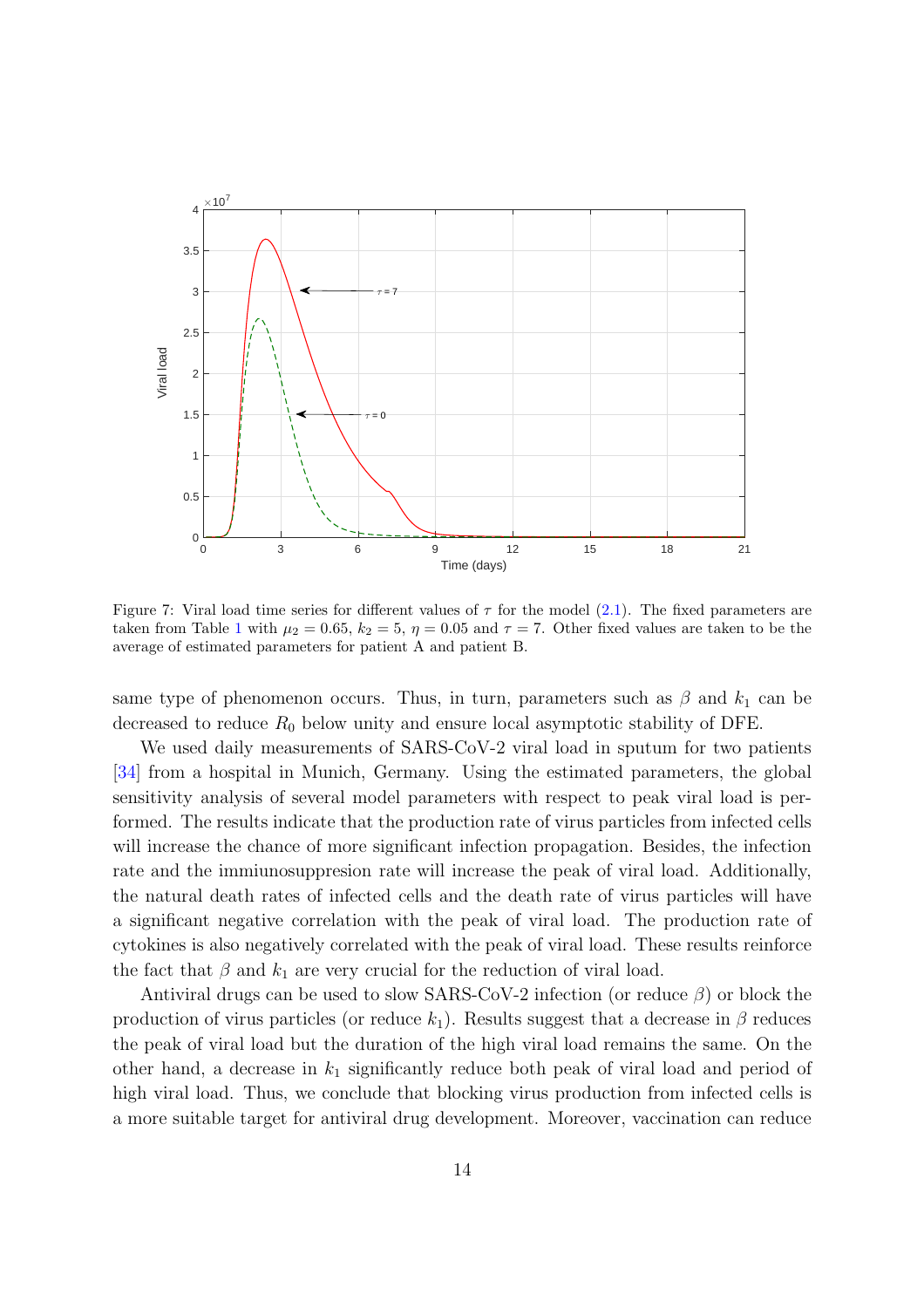the viral load in healthy patients and also reduce the duration of high viremia in the body. But vaccine development is a complicated task; therefore, during the vaccine development phase, blocking virus production from infected cells can be targeted for antiviral drug development.

Researchers have been putting more effort to develop a vaccine to tackle COVID-19 [\[10](#page-15-3), [11](#page-15-4)]. The journey has started with the first clinical trial just two months after the genetic sequence of the virus. The mathematical model developed in this paper can be improved by adding more detailed data to reveal prophylactic and therapeutic interventions. Our theoretical findings should be tested clinically for the implementation. Further insights into immunology and pathogenesis of SARS-CoV-2 will help to improve the outcome of this and future pandemics.

# References

- <span id="page-14-0"></span>[1] Chaolin Huang, Yeming Wang, Xingwang Li, Lili Ren, Jianping Zhao, Yi Hu, Li Zhang, Guohui Fan, Jiuyang Xu, Xiaoying Gu, et al. Clinical features of patients infected with 2019 novel coronavirus in wuhan, china. *The Lancet*, 395(10223):497– 506, 2020.
- <span id="page-14-1"></span>[2] Abba B Gumel, Shigui Ruan, Troy Day, James Watmough, Fred Brauer, P Van den Driessche, Dave Gabrielson, Chris Bowman, Murray E Alexander, Sten Ardal, et al. Modelling strategies for controlling sars outbreaks. *Proceedings of the Royal Society of London. Series B: Biological Sciences*, 271(1554):2223–2232, 2004.
- <span id="page-14-2"></span>[3] Wenhui Li, Michael J Moore, Natalya Vasilieva, Jianhua Sui, Swee Kee Wong, Michael A Berne, Mohan Somasundaran, John L Sullivan, Katherine Luzuriaga, Thomas C Greenough, et al. Angiotensin-converting enzyme 2 is a functional receptor for the sars coronavirus. *Nature*, 426(6965):450–454, 2003.
- <span id="page-14-3"></span>[4] Raoul J de Groot, Susan C Baker, Ralph S Baric, Caroline S Brown, Christian Drosten, Luis Enjuanes, Ron AM Fouchier, Monica Galiano, Alexander E Gorbalenya, Ziad A Memish, et al. Commentary: Middle east respiratory syndrome coronavirus (mers-cov): announcement of the coronavirus study group. *Journal of virology*, 87(14):7790–7792, 2013.
- <span id="page-14-4"></span>[5] Emmie de Wit, Neeltje van Doremalen, Darryl Falzarano, and Vincent J Munster. Sars and mers: recent insights into emerging coronaviruses. *Nature Reviews Microbiology*, 14(8):523, 2016.
- <span id="page-14-5"></span>[6] Benjamin J Cowling, Minah Park, Vicky J Fang, Peng Wu, Gabriel M Leung, and Joseph T Wu. Preliminary epidemiologic assessment of mers-cov outbreak in south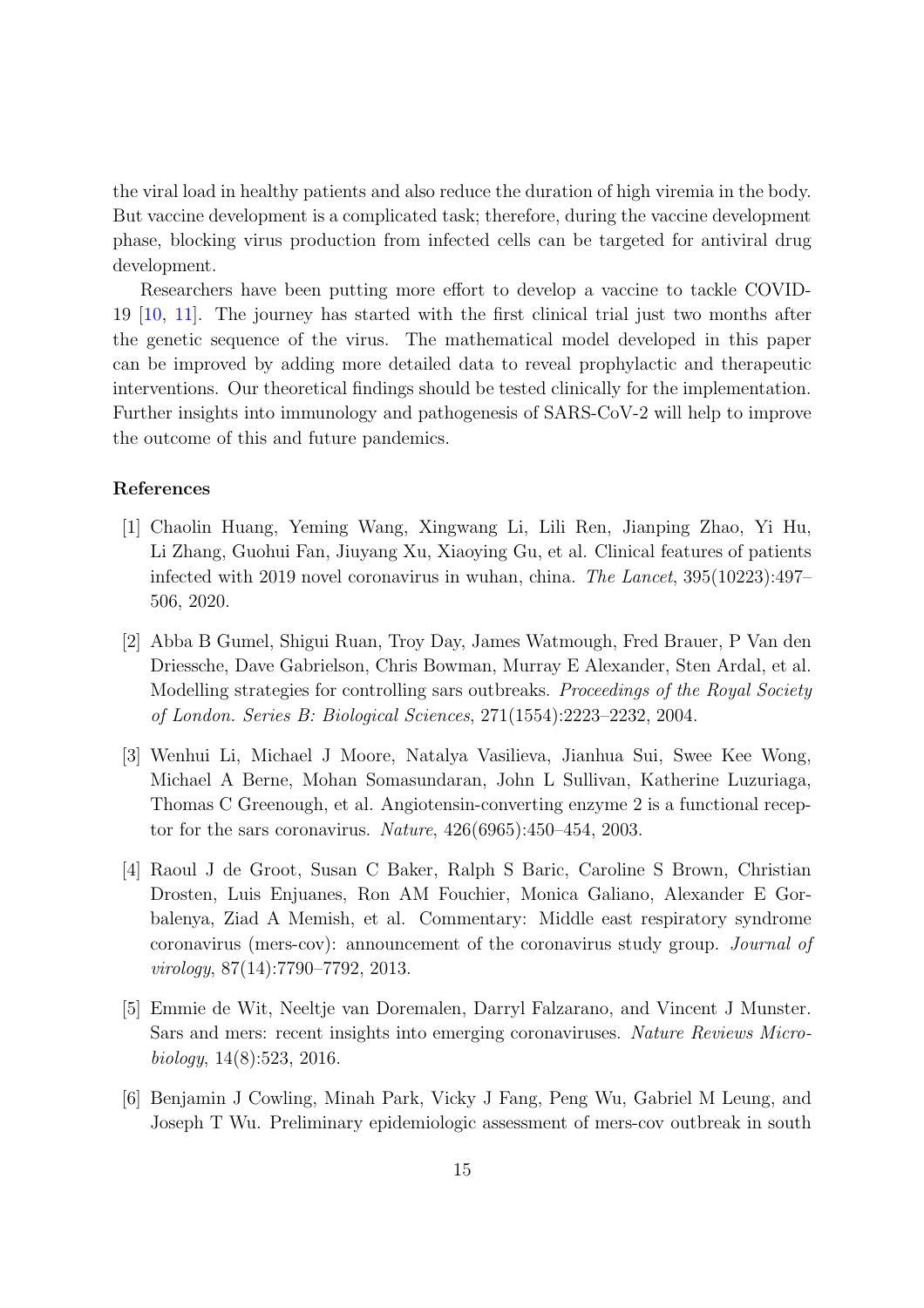korea, may–june 2015. *Euro surveillance: bulletin Europeen sur les maladies transmissibles= European communicable disease bulletin*, 20(25), 2015.

- <span id="page-15-0"></span>[7] KH Kim, TE Tandi, Jae Wook Choi, JM Moon, and MS Kim. Middle east respiratory syndrome coronavirus (mers-cov) outbreak in south korea, 2015: epidemiology, characteristics and public health implications. *Journal of Hospital Infection*, 95(2):207–213, 2017.
- <span id="page-15-1"></span>[8] Tridip Sardar, Indrajit Ghosh, Xavier Rodó, and Joydev Chattopadhyay. A realistic two-strain model for mers-cov infection uncovers the high risk for epidemic propagation. *PLoS neglected tropical diseases*, 14(2):e0008065, 2020.
- <span id="page-15-2"></span>[9] Kin On Kwok, Arthur Tang, Vivian WI Wei, Woo Hyun Park, Eng Kiong Yeoh, and Steven Riley. Epidemic models of contact tracing: Systematic review of transmission studies of severe acute respiratory syndrome and middle east respiratory syndrome. *Computational and structural biotechnology journal*, 2019.
- <span id="page-15-3"></span>[10] Kuldeep Dhama, Khan Sharun, Ruchi Tiwari, Maryam Dadar, Yashpal Singh Malik, Karam Pal Singh, and Wanpen Chaicumpa. Covid-19, an emerging coronavirus infection: advances and prospects in designing and developing vaccines, immunotherapeutics, and therapeutics. *Human Vaccines & Immunotherapeutics*, pages 1–7, 2020.
- <span id="page-15-4"></span>[11] Nicole Lurie, Melanie Saville, Richard Hatchett, and Jane Halton. Developing covid-19 vaccines at pandemic speed. *New England Journal of Medicine*, 2020.
- <span id="page-15-5"></span>[12] Vineet D Menachery, Boyd L Yount Jr, Kari Debbink, Sudhakar Agnihothram, Lisa E Gralinski, Jessica A Plante, Rachel L Graham, Trevor Scobey, Xing-Yi Ge, Eric F Donaldson, et al. A sars-like cluster of circulating bat coronaviruses shows potential for human emergence. *Nature medicine*, 21(12):1508, 2015.
- <span id="page-15-6"></span>[13] Esteban Abelardo Hernandez Vargas and Jorge X Velasco-Hernandez. In-host modelling of covid-19 kinetics in humans. *medRxiv*, 2020.
- <span id="page-15-7"></span>[14] Tony Y Hu, Matthew Frieman, and Joy Wolfram. Insights from nanomedicine into chloroquine efficacy against covid-19. *Nature Nanotechnology*, 15(4):247–249, 2020.
- <span id="page-15-8"></span>[15] Ahmed Yaqinuddin and Junaid Kashir. Innate immunity in covid-19 patients mediated by nkg2a receptors, and potential treatment using monalizumab, cholroquine, and antiviral agents. *Medical Hypotheses*, page 109777, 2020.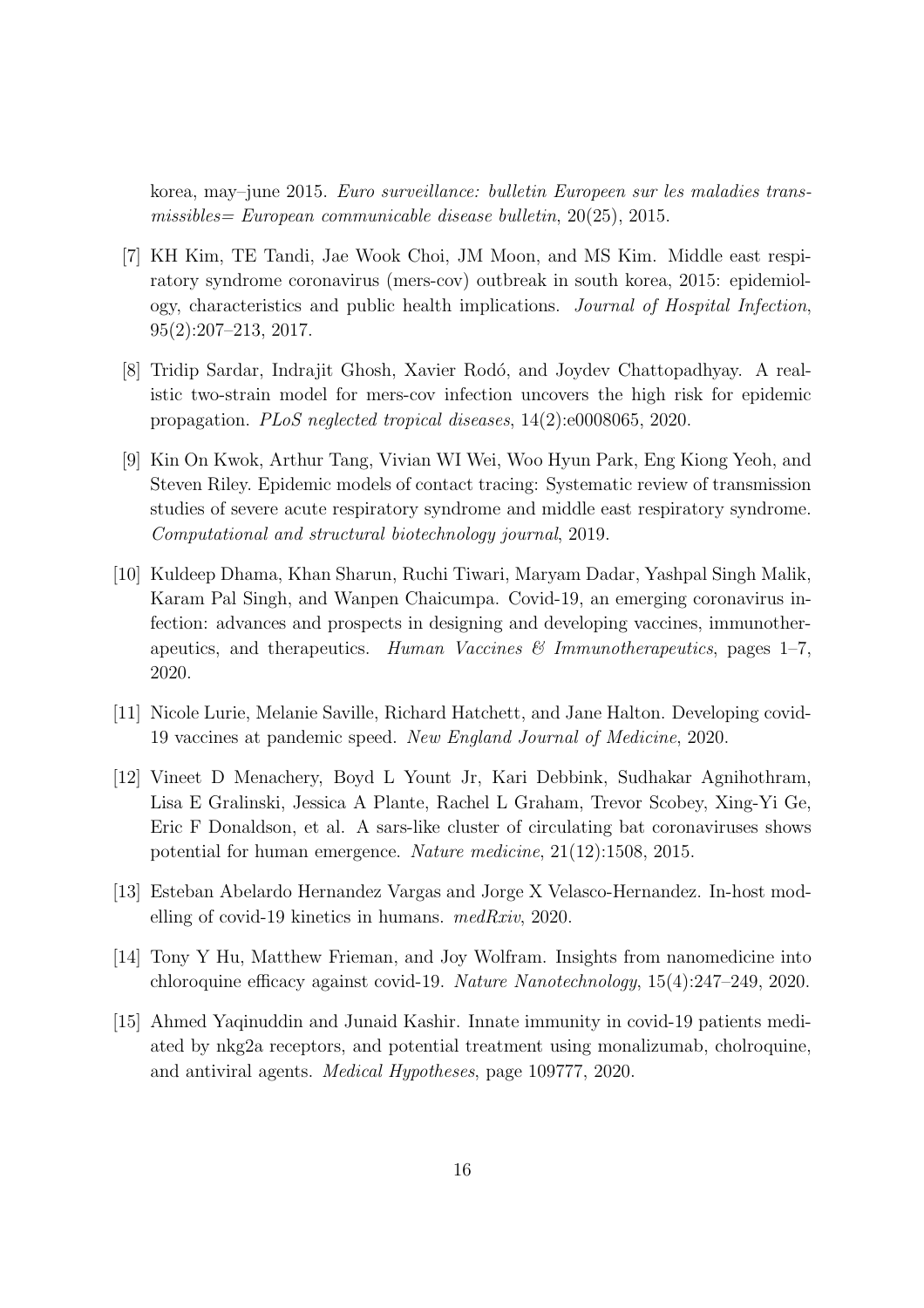- <span id="page-16-0"></span>[16] Matthew Zirui Tay, Chek Meng Poh, Laurent R´enia, Paul A MacAry, and Lisa FP Ng. The trinity of covid-19: immunity, inflammation and intervention. *Nature Reviews Immunology*, pages 1–12, 2020.
- <span id="page-16-1"></span>[17] Joseph T Wu, Kathy Leung, and Gabriel M Leung. Nowcasting and forecasting the potential domestic and international spread of the 2019-ncov outbreak originating in wuhan, china: a modelling study. *The Lancet*, 395(10225):689–697, 2020.
- <span id="page-16-2"></span>[18] Biao Tang, Nicola Luigi Bragazzi, Qian Li, Sanyi Tang, Yanni Xiao, and Jianhong Wu. An updated estimation of the risk of transmission of the novel coronavirus (2019-ncov). *Infectious Disease Modelling*, 2020.
- <span id="page-16-3"></span>[19] Adam J Kucharski, Timothy W Russell, Charlie Diamond, Yang Liu, John Edmunds, Sebastian Funk, Rosalind M Eggo, Fiona Sun, Mark Jit, James D Munday, et al. Early dynamics of transmission and control of covid-19: a mathematical modelling study. *The lancet infectious diseases*, 2020.
- <span id="page-16-4"></span>[20] Marek Kochańczyk, Frederic Grabowski, and Tomasz Lipniacki. Dynamics of covid-19 pandemic at constant and time-dependent contact rates. *Mathematical Modelling of Natural Phenomena*, 15:28, 2020.
- <span id="page-16-5"></span>[21] Sean Quan Du and Weiming Yuan. Mathematical modeling of interaction between innate and adaptive immune responses in covid-19 and implications for viral pathogenesis. *Journal of Medical Virology*, 2020.
- <span id="page-16-6"></span>[22] Abdurrahman Tufan, ASLIHAN AVANOĞLU GÜLER, and Marco Matucci-Cerinic. Covid-19, immune system response, hyperinflammation and repurposing antirheumatic drugs. *Turkish Journal of Medical Sciences*, 50(SI-1):620–632, 2020.
- <span id="page-16-7"></span>[23] Julia L McKechnie and Catherine A Blish. The innate immune system: fighting on the front lines or fanning the flames of covid-19? *Cell Host & Microbe*, 2020.
- <span id="page-16-8"></span>[24] Stanca M Ciupe and Jane M Heffernan. In-host modeling. *Infectious Disease Modelling*, 2(2):188–202, 2017.
- <span id="page-16-9"></span>[25] Sourav Kumar Sasmal, Yueping Dong, and Yasuhiro Takeuchi. Mathematical modeling on t-cell mediated adaptive immunity in primary dengue infections. *Journal of theoretical biology*, 429:229–240, 2017.
- <span id="page-16-10"></span>[26] Laetitia Canini and Fabrice Carrat. Population modeling of influenza a/h1n1 virus kinetics and symptom dynamics. *Journal of virology*, 85(6):2764–2770, 2011.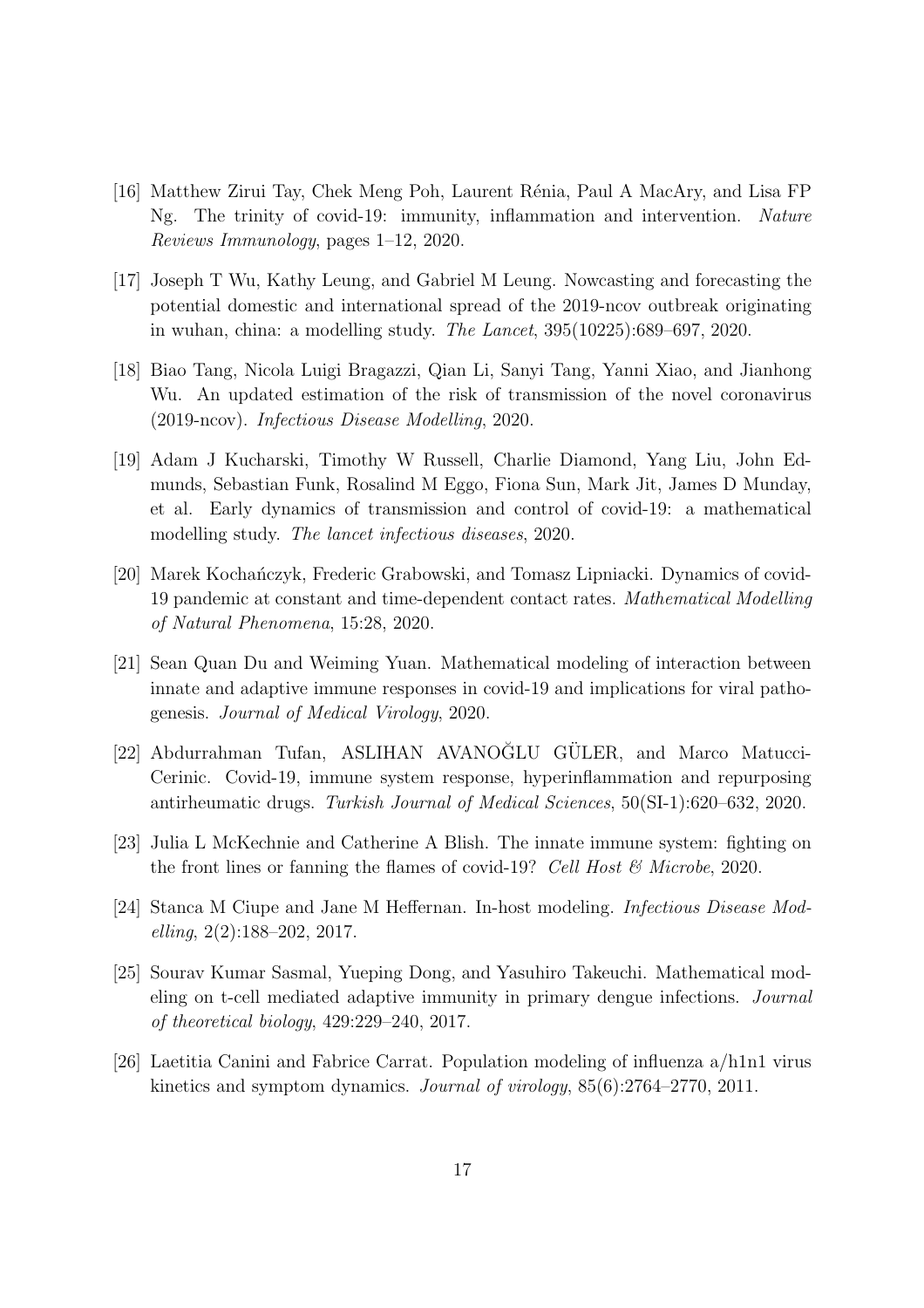- <span id="page-17-0"></span>[27] Rotem Ben-Shachar and Katia Koelle. Minimal within-host dengue models highlight the specific roles of the immune response in primary and secondary dengue infections. *Journal of the Royal Society Interface*, 12(103):20140886, 2015.
- <span id="page-17-1"></span>[28] Didier Raoult, Alimuddin Zumla, Franco Locatelli, Giuseppe Ippolito, and Guido Kroemer. Coronavirus infections: Epidemiological, clinical and immunological features and hypotheses. *Cell Stress*, 4(4):66, 2020.
- <span id="page-17-2"></span>[29] AC Fowler. Approximate solution of a model of biological immune responses incorporating delay. *Journal of mathematical biology*, 13(1):23–45, 1981.
- <span id="page-17-3"></span>[30] Tanvi P Gujarati and G Ambika. Virus antibody dynamics in primary and secondary dengue infections. *Journal of mathematical biology*, 69(6-7):1773–1800, 2014.
- <span id="page-17-4"></span>[31] Ryan Nikin-Beers and Stanca M Ciupe. The role of antibody in enhancing dengue virus infection. *Mathematical biosciences*, 263:83–92, 2015.
- <span id="page-17-5"></span>[32] Hannah E Clapham, Vianney Tricou, Nguyen Van Vinh Chau, Cameron P Simmons, and Neil M Ferguson. Within-host viral dynamics of dengue serotype 1 infection. *Journal of the Royal Society Interface*, 11(96):20140094, 2014.
- <span id="page-17-6"></span>[33] WHO. "immunity passports" in the context of covid-19. https://www.who.int/news-room/commentaries/detail/immunity-passports-in-the-conte Retrieved : 2020-05-26.
- <span id="page-17-7"></span>[34] Roman Wölfel, Victor M Corman, Wolfgang Guggemos, Michael Seilmaier, Sabine Zange, Marcel A Müller, Daniela Niemeyer, Terry C Jones, Patrick Vollmar, Camilla Rothe, et al. Virological assessment of hospitalized patients with covid-2019. *Nature*, pages 1–5, 2020.
- <span id="page-17-8"></span>[35] WPD. Online software for data extraction. <https://apps.automeris.io/wpd/>. Retrieved : 2020-05-20.
- <span id="page-17-9"></span>[36] Simeone Marino, Ian B Hogue, Christian J Ray, and Denise E Kirschner. A methodology for performing global uncertainty and sensitivity analysis in systems biology. *Journal of theoretical biology*, 254(1):178–196, 2008.
- <span id="page-17-10"></span>[37] José Antonio Encinar and Javier A Menendez. Potential drugs targeting early innate immune evasion of sars-coronavirus 2 via 2-o-methylation of viral rna. *Viruses*, 12(5):525, 2020.